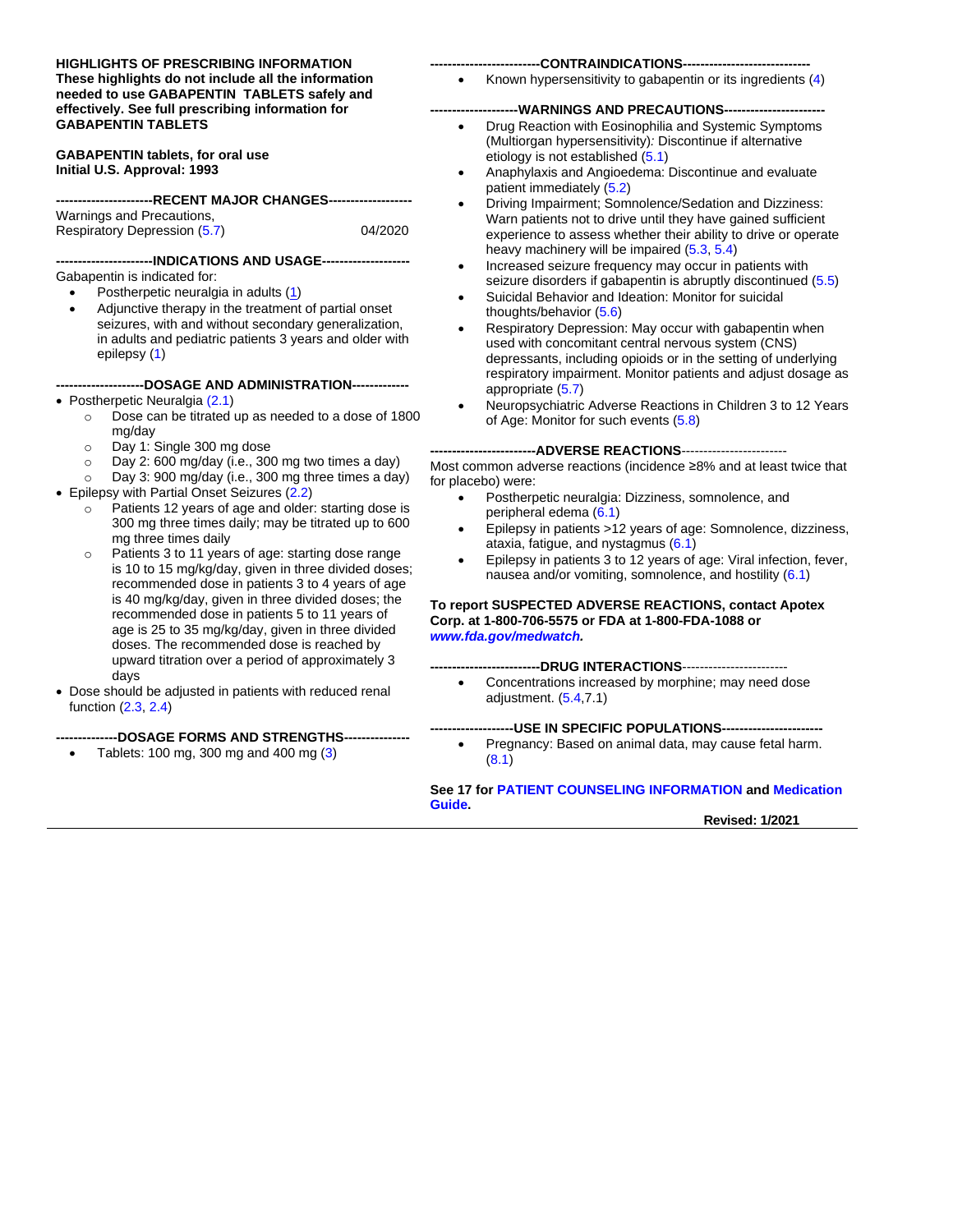#### **FULL PRESCRIBING INFORMATION: CONTENTS\***

#### **[1 INDICATIONS AND USAGE](#page-2-0)**

- **[2 DOSAGE AND ADMINISTRATION](#page-2-4)**
	- 2.1 [Dosage for Postherpetic Neuralgia](#page-2-1)
	- 2.2 [Dosage for Epilepsy with Partial Onset Seizures](#page-2-2)
	- 2.3 [Dosage Adjustment in Patients with Renal Impairment](#page-2-3)
	- 2.4 [Dosage in Elderly](#page-3-0)
	- [2.5 Administration](#page-3-5) Information
- **3 [DOSAGE FORMS AND STRENGTHS](#page-3-1)**

#### **[4 CONTRAINDICATIONS](#page-3-2)**

#### **[5 WARNINGS AND PRECAUTIONS](#page-3-6)**

- [5.1 Drug Reaction with Eosinophilia](#page-3-3) and Systemic Symptoms [\(DRESS\)/Multiorgan Hypersensitivity](#page-3-3)
- 5.2 [Anaphylaxis and Angioedema](#page-3-4)
- 5.3 [Effects on Driving and Operating Heavy Machinery](#page-4-1)
- 5.4 [Somnolence/Sedation and Dizziness](#page-4-2)
- 5.5 [Withdrawal Precipitated Seizure, Status Epilepticus](#page-4-3)
- 5.6 [Suicidal Behavior and Ideation](#page-4-0)
- [5.7 Respiratory Depression](#page-4-0)
- 5.8 [Neuropsychiatric Adverse Reactions \(Pediatric Patients 3](#page-6-0) 
	- [to 12 Years of Age\)](#page-6-0)
- 5.9 [Tumorigenic Potential](#page-6-1)
- 5.10 [Sudden and Unexplained Death in Patients with Epilepsy](#page-6-2)

#### **[6 ADVERSE REACTIONS](#page-6-3)**

- [6.1 Clinical Trials Experience](#page-7-0)
- 6.2 [Postmarketing Experience](#page-9-0)

#### **[7 DRUG INTERACTIONS](#page-10-1)**

- [7.1 Opioids](#page-10-2)
- [7.2 Other Antiepileptic Drugs](#page-10-3)
- 7.3 Maalox® [\(aluminum hydroxide, magnesium hydroxide\)](#page-10-4)
- 7.4 [Drug/Laboratory Test Interactions](#page-10-5)

#### **[8 USE IN SPECIFIC POPULATIONS](#page-10-6)**

- [8.1 Pregnancy](#page-10-0)
- [8.2 Lactation](#page-11-0)
- [8.4 Pediatric Use](#page-11-1)
- [8.5 Geriatric Use](#page-11-2)
- [8.6 Renal Impairment](#page-12-0)
- **9 [DRUG ABUSE AND DEPENDENCE](#page-12-1)**
	- [9.1 Controlled Substance](#page-12-2)
	- [9.2 Abuse](#page-12-3)
	- [9.3 Dependence](#page-12-4)
- **[10 OVERDOSAGE](#page-12-5)**
- **[11 DESCRIPTION](#page-13-0)**
- **[12 CLINICAL PHARMACOLOGY](#page-13-1)**
	- [12.1 Mechanism of Action](#page-13-2)
	- [12.3 Pharmacokinetics](#page-13-3)
- **[13 NONCLINICAL TOXICOLOGY](#page-16-0)**
	- 13.1 [Carcinogenesis, Mutagenesis, Impairment of Fertility](#page-16-1)
- **[14 CLINICAL STUDIES](#page-16-2)**
	- [14.1 Postherpetic Neuralgia](#page-16-3)
	- 14.2 Epilepsy [for Partial Onset Seizures \(Adjunctive Therapy\)](#page-18-0)
- **[16 HOW SUPPLIED/STORAGE AND HANDLING](#page-20-0)**
- **17 PATIENT [COUNSELING INFORMATION](#page-21-0)**

\*Sections or subsections omitted from the full prescribing information are not listed.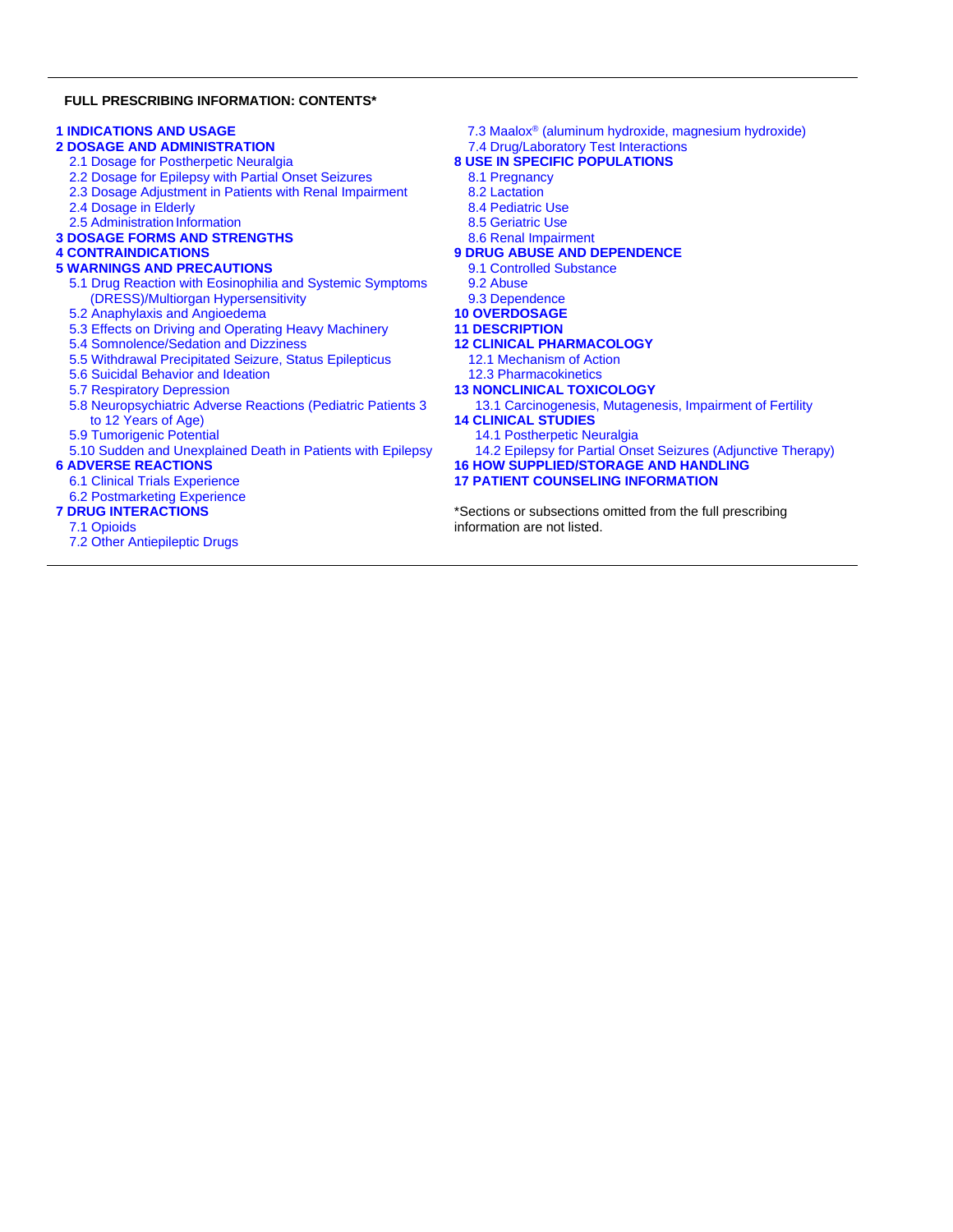### **FULL PRESCRIBING INFORMATION**

## <span id="page-2-0"></span>**1 INDICATIONS AND USAGE**

Gabapentin is indicated for:

- Management of postherpetic neuralgia in adults
- Adjunctive therapy in the treatment of partial onset seizures, with and without secondary generalization, in adults and pediatric patients 3 years and older with epilepsy

## <span id="page-2-4"></span>**2 DOSAGE AND ADMINISTRATION**

#### <span id="page-2-1"></span>**2.1 Dosage for Postherpetic Neuralgia**

In adults with postherpetic neuralgia, gabapentin may be initiated on Day 1 as a single 300 mg dose, on Day 2 as 600 mg/day (300 mg two times a day), and on Day 3 as 900 mg/day (300 mg three times a day). The dose can subsequently be titrated up as needed for pain relief to a dose of 1800 mg/day (600 mg three times a day). In clinical studies, efficacy was demonstrated over a range of doses from 1800 mg/day to 3600 mg/day with comparable effects across the dose range; however, in these clinical studies, the additional benefit of using doses greater than 1800 mg/day was not demonstrated.

## <span id="page-2-2"></span>**2.2 Dosage for Epilepsy with Partial Onset Seizures**

#### *Patients 12 years of age and above*

The starting dose is 300 mg three times a day. The recommended maintenance dose of gabapentin is 300 mg to 600 mg three times a day. Dosages up to 2400 mg/day have been well tolerated in long-term clinical studies. Doses of 3600 mg/day have also been administered to a small number of patients for a relatively short duration, and have been well tolerated. Administer gabapentin three times a day using 300 mg or 400 mg capsules, or 600 mg or 800 mg tablets. The maximum time between doses should not exceed 12 hours.

## *Pediatric Patients Age 3 to 11 years*

The starting dose range is 10 mg/kg/day to 15 mg/kg/day, given in three divided doses, and the recommended maintenance dose reached by upward titration over a period of approximately 3 days. The recommended maintenance dose of gabapentin in patients 3 to 4 years of age is 40 mg/kg/day, given in three divided doses. The recommended maintenance dose of gabapentin in patients 5 to 11 years of age is 25 mg/kg/day to 35 mg/kg/day, given in three divided doses. Gabapentin may be administered as the capsule, or tablet, or using combinations of these formulations. Dosages up to 50 mg/kg/day have been well tolerated in a long-term clinical study. The maximum time interval between doses should not exceed 12 hours.

#### <span id="page-2-3"></span>**2.3 Dosage Adjustment in Patients with Renal Impairment**

Dosage adjustment in patients 12 years of age and older with renal impairment or undergoing hemodialysis is recommended, as follows (see dosing recommendations above for effective doses in each indication):

| <b>Renal Function</b><br><b>Creatinine</b><br><b>Clearance (mL/min)</b> | <b>Total Daily</b><br>Dose Range<br>(mg/day) | Dose Regimen<br>(mg) |          |          |          |          |
|-------------------------------------------------------------------------|----------------------------------------------|----------------------|----------|----------|----------|----------|
| $\geq 60$                                                               | 900 to 3600                                  | 300 TID              | 400 TID  | 600 TID  | 800 TID  | 1200 TID |
| $>30$ to 59                                                             | 400 to 1400                                  | 200 BID              | 300 BID  | 400 BID  | 500 BID  | 700 BID  |
| $>15$ to 29                                                             | 200 to 700                                   | 200 QD               | 300 QD   | 400 QD   | 500 QD   | 700 QD   |
| 15 <sup>a</sup>                                                         | 100 to 300                                   | 100 QD               | 125 QD   | 150 QD   | 200 QD   | 300 QD   |
| Post-Hemodialysis Supplemental Dose (mg) <sup>b</sup>                   |                                              |                      |          |          |          |          |
| <b>Hemodialysis</b>                                                     |                                              | 125                  | h<br>150 | b<br>200 | h<br>250 | h<br>350 |

#### **Table 1. Gabapentin Dosage Based on Renal Function**

 $TID = Three times a day; BID = Two times a day; QD = Single daily dose$ 

<sup>a</sup> For patients with creatinine clearance <15 mL/min, reduce daily dose in proportion to creatinine clearance (e.g., patients with a creatinine clearance of 7.5 mL/min should receive one-half the daily dose that patients with a creatinine clearance of 15 mL/min receive).

<sup>b</sup> Patients on hemodialysis should receive maintenance doses based on estimates of creatinine clearance as indicated in the upper portion of the table and a supplemental post-hemodialysis dose administered after each 4 hours of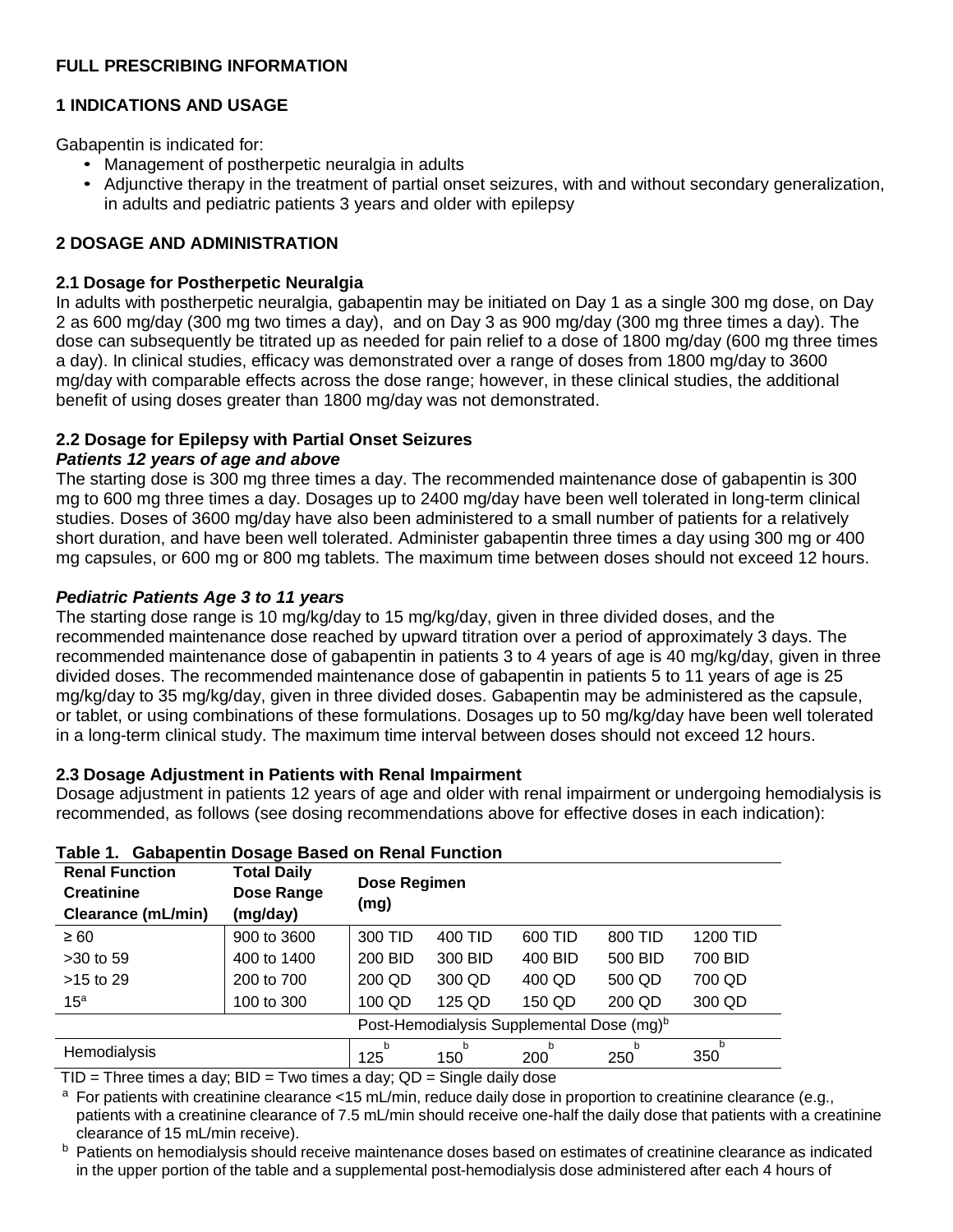hemodialysis as indicated in the lower portion of the table.

Creatinine clearance (CLCr) is difficult to measure in outpatients. In patients with stable renal function, creatinine clearance can be reasonably well estimated using the equation of Cockcroft and Gault:

$$
CLCr = \frac{[140 - age (years)] \times weight (kg)}{72 \times serum creationine (mg/dL)}
$$
 (× 0.85 for female patients)

The use of gabapentin in patients less than 12 years of age with compromised renal function has not been studied.

### <span id="page-3-0"></span>**2.4 Dosage in Elderly**

Because elderly patients are more likely to have decreased renal function, care should be taken in dose selection, and dose should be adjusted based on creatinine clearance values in these patients.

## <span id="page-3-5"></span>**2.5 Administration Information**

Administer gabapentin orally with or without food.

If the gabapentin dose is reduced, discontinued, or substituted with an alternative medication, this should be done gradually over a minimum of 1 week (a longer period may be needed at the discretion of the prescriber).

## <span id="page-3-1"></span>**3 DOSAGE FORMS AND STRENGTHS**

## *Tablets*

- Gabapentin tablets, USP 100 mg are supplied as white, oval film-coated tablets, engraved "G 100" on one side and "APO" on the other side
- Gabapentin tablets, USP 300 mg are supplied as white, oval film-coated tablets, engraved "G 300" on one side and "APO" on the other side
- Gabapentin tablets, USP 400 mg are supplied as white, oval film-coated tablets, engraved "G 400" on one side and "APO" on the other side

## <span id="page-3-2"></span>**4 CONTRAINDICATIONS**

Gabapentin is contraindicated in patients who have demonstrated hypersensitivity to the drug or its ingredients.

## <span id="page-3-6"></span>**5 WARNINGS AND PRECAUTIONS**

#### <span id="page-3-3"></span>**5.1 Drug Reaction with Eosinophilia and Systemic Symptoms (DRESS)/Multiorgan Hypersensitivity**

Drug Reaction with Eosinophilia and Systemic Symptoms (DRESS), also known as multiorgan hypersensitivity, has occurred with gabapentin. Some of these reactions have been fatal or life-threatening. DRESS typically, although not exclusively, presents with fever, rash, and/or lymphadenopathy, in association with other organ system involvement, such as hepatitis, nephritis, hematological abnormalities, myocarditis, or myositis sometimes resembling an acute viral infection. Eosinophilia is often present. This disorder is variable in its expression, and other organ systems not noted here may be involved.

It is important to note that early manifestations of hypersensitivity, such as fever or lymphadenopathy, may be present even though rash is not evident. If such signs or symptoms are present, the patient should be evaluated immediately. Gabapentin should be discontinued if an alternative etiology for the signs or symptoms cannot be established.

## <span id="page-3-4"></span>**5.2 Anaphylaxis and Angioedema**

Gabapentin can cause anaphylaxis and angioedema after the first dose or at any time during treatment.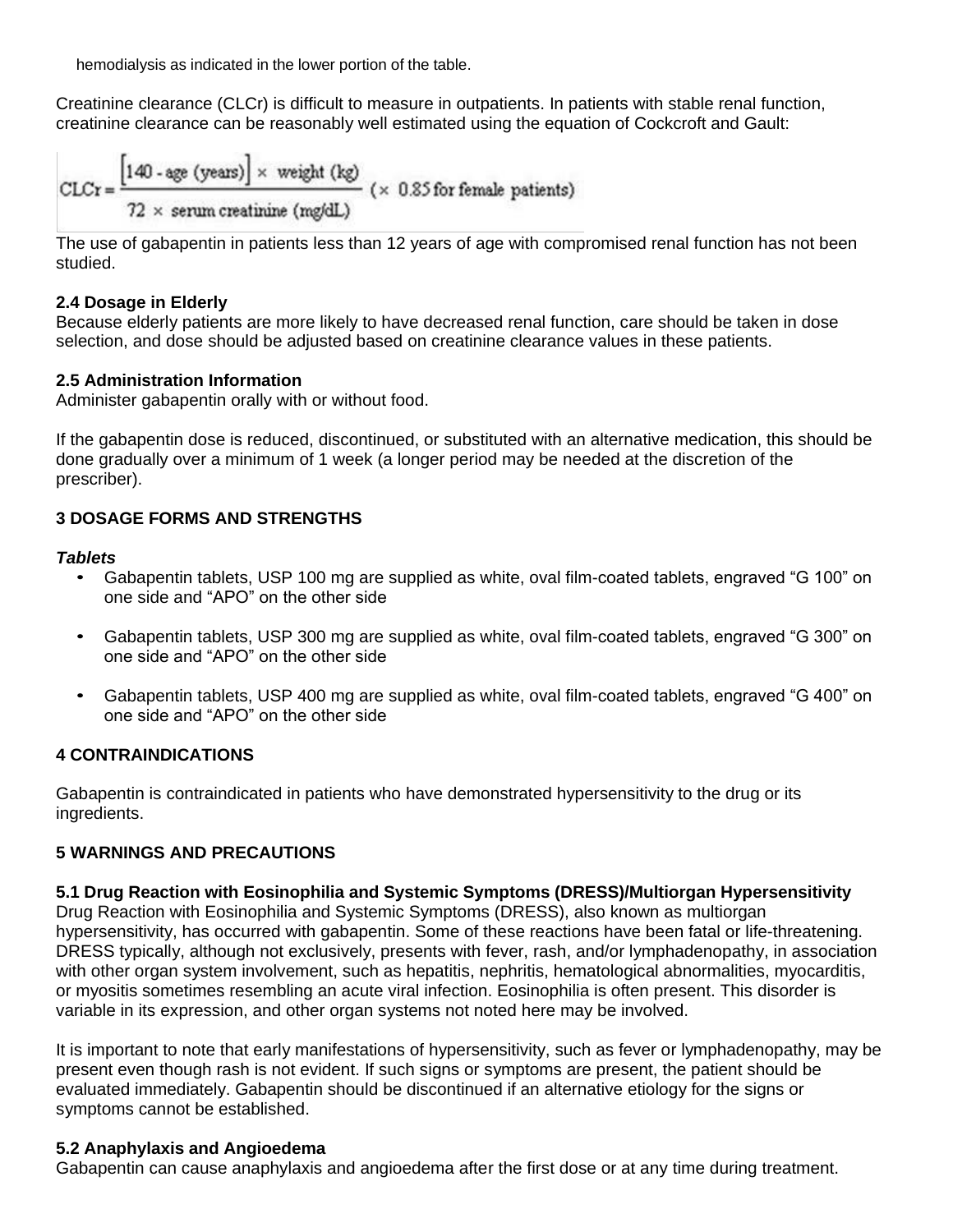Signs and symptoms in reported cases have included difficulty breathing, swelling of the lips, throat, and tongue, and hypotension requiring emergency treatment. Patients should be instructed to discontinue gabapentin and seek immediate medical care should they experience signs or symptoms of anaphylaxis or angioedema.

## <span id="page-4-1"></span>**5.3 Effects on Driving and Operating Heavy Machinery**

Patients taking gabapentin should not drive until they have gained sufficient experience to assess whether gabapentin impairs their ability to drive. Driving performance studies conducted with a prodrug of gabapentin (gabapentin enacarbil tablet, extended release) indicate that gabapentin may cause significant driving impairment. Prescribers and patients should be aware that patients' ability to assess their own driving competence, as well as their ability to assess the degree of somnolence caused by gabapentin, can be imperfect. The duration of driving impairment after starting therapy with gabapentin is unknown. Whether the impairment is related to somnolence *[see Warnings and Precautions [\(5.4](#page-4-2)*)*]* or other effects of gabapentin is unknown.

Moreover, because gabapentin causes somnolence and dizziness *[see Warnings and Precautions [\(5.4\)](#page-4-2)]*, patients should be advised not to operate complex machinery until they have gained sufficient experience on gabapentin to assess whether gabapentin impairs their ability to perform such tasks.

#### <span id="page-4-2"></span>**5.4 Somnolence/Sedation and Dizziness**

During the controlled epilepsy trials in patients older than 12 years of age receiving doses of gabapentin up to 1800 mg daily, somnolence, dizziness, and ataxia were reported at a greater rate in patients receiving gabapentin compared to placebo: i.e., 19% in drug versus 9% in placebo for somnolence, 17% in drug versus 7% in placebo for dizziness, and 13% in drug versus 6% in placebo for ataxia. In these trials somnolence, ataxia and fatigue were common adverse reactions leading to discontinuation of gabapentin in patients older than 12 years of age, with 1.2%, 0.8% and 0.6% discontinuing for these events, respectively.

During the controlled trials in patients with post-herpetic neuralgia, somnolence and dizziness were reported at a greater rate compared to placebo in patients receiving gabapentin, in dosages up to 3600 mg per day: i.e., 21% in gabapentin-treated patients versus 5% in placebo-treated patients for somnolence and 28% in gabapentin-treated patients versus 8% in placebo-treated patients for dizziness. Dizziness and somnolence were among the most common adverse reactions leading to discontinuation of gabapentin.

Patients should be carefully observed for signs of central nervous system (CNS) depression, such as somnolence and sedation, when gabapentin is used with other drugs with sedative properties because of potential synergy. In addition, patients who require concomitant treatment with morphine may experience increases in gabapentin concentrations and may require dose adjustment *[see Drug Interactions [\(7.1\)](#page-10-2)]*.

#### <span id="page-4-3"></span>**5.5 Withdrawal Precipitated Seizure, Status Epilepticus**

Antiepileptic drugs should not be abruptly discontinued because of the possibility of increasing seizure frequency.

In the placebo-controlled epilepsy studies in patients >12 years of age, the incidence of status epilepticus in patients receiving gabapentin was 0.6% (3 of 543) versus 0.5% in patients receiving placebo (2 of 378). Among the 2074 patients >12 years of age treated with gabapentin across all epilepsy studies (controlled and uncontrolled), 31 (1.5%) had status epilepticus. Of these, 14 patients had no prior history of status epilepticus either before treatment or while on other medications. Because adequate historical data are not available, it is impossible to say whether or not treatment with gabapentin is associated with a higher or lower rate of status epilepticus than would be expected to occur in a similar population not treated with gabapentin.

#### <span id="page-4-0"></span>**5.6 Suicidal Behavior and Ideation**

Antiepileptic drugs (AEDs), including gabapentin, increase the risk of suicidal thoughts or behavior in patients taking these drugs for any indication. Patients treated with any AED for any indication should be monitored for the emergence or worsening of depression, suicidal thoughts or behavior, and/or any unusual changes in mood or behavior.

Pooled analyses of 199 placebo-controlled clinical trials (mono- and adjunctive therapy) of 11 different AEDs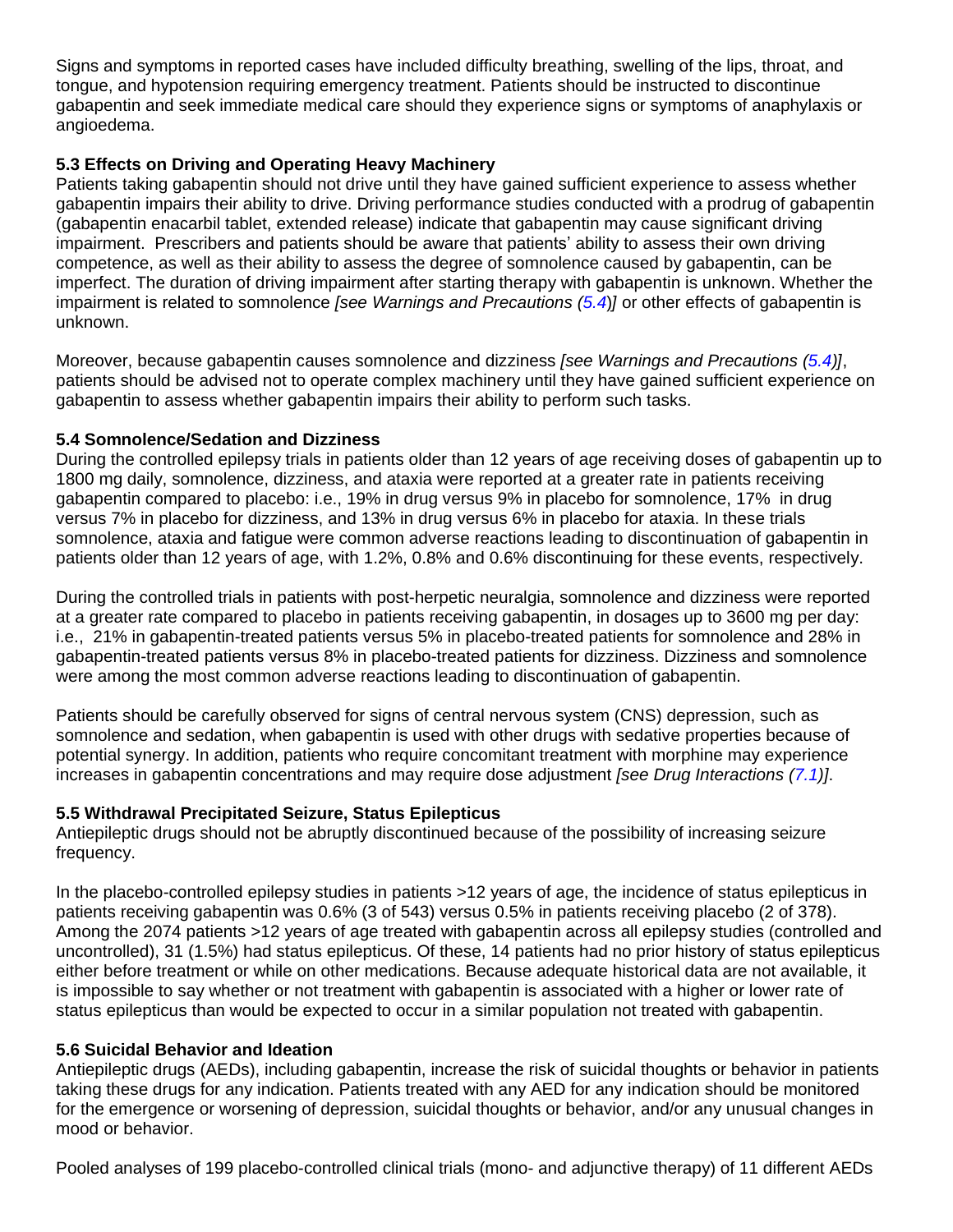showed that patients randomized to one of the AEDs had approximately twice the risk (adjusted Relative Risk 1.8, 95% CI:1.2, 2.7) of suicidal thinking or behavior compared to patients randomized to placebo. In these trials, which had a median treatment duration of 12 weeks, the estimated incidence rate of suicidal behavior or ideation among 27,863 AED-treated patients was 0.43%, compared to 0.24% among 16,029 placebotreated patients, representing an increase of approximately one case of suicidal thinking or behavior for every 530 patients treated. There were four suicides in drug-treated patients in the trials and none in placebotreated patients, but the number is too small to allow any conclusion about drug effect on suicide.

The increased risk of suicidal thoughts or behavior with AEDs was observed as early as one week after starting drug treatment with AEDs and persisted for the duration of treatment assessed. Because most trials included in the analysis did not extend beyond 24 weeks, the risk of suicidal thoughts or behavior beyond 24 weeks could not be assessed.

The risk of suicidal thoughts or behavior was generally consistent among drugs in the data analyzed. The finding of increased risk with AEDs of varying mechanisms of action and across a range of indications suggests that the risk applies to all AEDs used for any indication. The risk did not vary substantially by age (5 to 100 years) in the clinical trials analyzed. Table 2 shows absolute and relative risk by indication for all evaluated AEDs.

| <b>Indication</b> | <b>Placebo Patients</b><br>with Events Per<br>1,000 Patients | <b>Drug Patients</b><br>1,000 Patients | <b>Relative Risk:</b><br>with Events Per Incidence of Events in Additional Drug<br><b>Drug Patients/</b><br><b>Incidence in Placebo</b><br><b>Patients</b> | <b>Risk Difference:</b><br><b>Patients with</b><br><b>Events Per</b><br>1,000 Patients |
|-------------------|--------------------------------------------------------------|----------------------------------------|------------------------------------------------------------------------------------------------------------------------------------------------------------|----------------------------------------------------------------------------------------|
| Epilepsy          | 1.0                                                          | 3.4                                    | 3.5                                                                                                                                                        | 2.4                                                                                    |
| Psychiatric       | 5.7                                                          | 8.5                                    | 1.5                                                                                                                                                        | 2.9                                                                                    |
| Other             | 1.0                                                          | 1.8                                    | 1.9                                                                                                                                                        | 0.9                                                                                    |
| Total             | 2.4                                                          | 4.3                                    | 1.8                                                                                                                                                        | 1.9                                                                                    |

## **Table 2. Risk by Indication for Antiepileptic Drugs in the Pooled Analysis**

The relative risk for suicidal thoughts or behavior was higher in clinical trials for epilepsy than in clinical trials for psychiatric or other conditions, but the absolute risk differences were similar for the epilepsy and psychiatric indications.

Anyone considering prescribing gabapentin or any other AED must balance the risk of suicidal thoughts or behavior with the risk of untreated illness. Epilepsy and many other illnesses for which AEDs are prescribed are themselves associated with morbidity and mortality and an increased risk of suicidal thoughts and behavior. Should suicidal thoughts and behavior emerge during treatment, the prescriber needs to consider whether the emergence of these symptoms in any given patient may be related to the illness being treated.

Patients, their caregivers, and families should be informed that AEDs increase the risk of suicidal thoughts and behavior and should be advised of the need to be alert for the emergence or worsening of the signs and symptoms of depression, any unusual changes in mood or behavior, or the emergence of suicidal thoughts, behavior, or thoughts about self-harm. Behaviors of concern should be reported immediately to healthcare providers.

## **5.7 Respiratory Depression**

There is evidence from case reports, human studies, and animal studies associating gabapentin with serious, life-threatening, or fatal respiratory depression when co-administered with CNS depressants, including opioids, or in the setting of underlying respiratory impairment. When the decision is made to co-prescribe gabapentin with another CNS depressant, particularly an opioid, or to prescribe gabapentin to patients with underlying respiratory impairment, monitor patients for symptoms of respiratory depression and sedation, and consider initiating gabapentin at a low dose. The management of respiratory depression may include close observation, supportive measures, and reduction or withdrawal of CNS depressants (including gabapentin).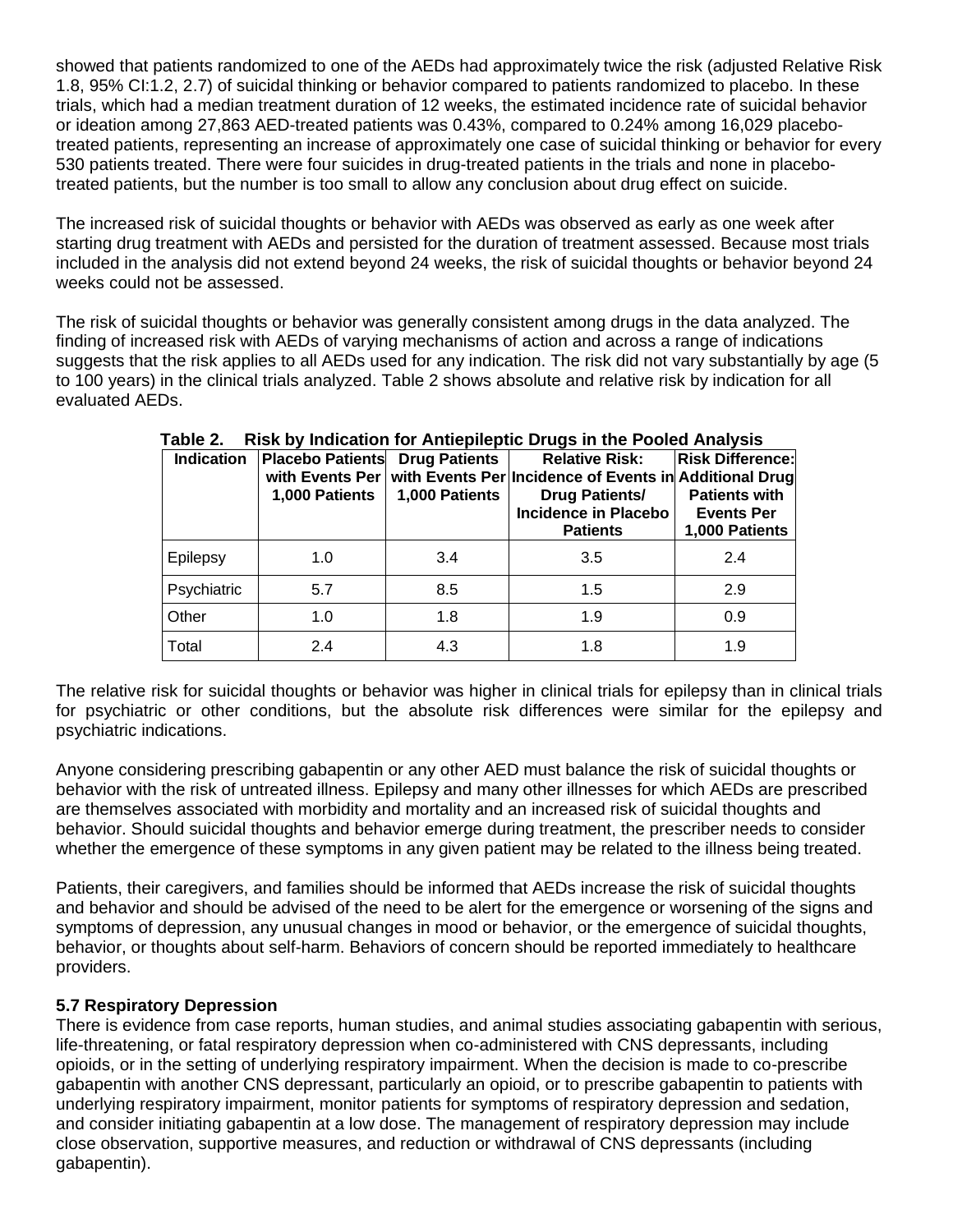## <span id="page-6-0"></span>**5.8 Neuropsychiatric Adverse Reactions (Pediatric Patients 3 to 12 Years of Age)**

Gabapentin use in pediatric patients with epilepsy 3 to 12 years of age is associated with the occurrence of CNS related adverse reactions. The most significant of these can be classified into the following categories: 1) emotional lability (primarily behavioral problems), 2) hostility, including aggressive behaviors, 3) thought disorder, including concentration problems and change in school performance, and 4) hyperkinesia (primarily restlessness and hyperactivity). Among the gabapentin-treated patients, most of the reactions were mild to moderate in intensity.

In controlled clinical epilepsy trials in pediatric patients 3 to 12 years of age, the incidence of these adverse reactions was: emotional lability 6% (gabapentin-treated patients) versus 1.3% (placebo treated patients); hostility 5.2% versus 1.3%; hyperkinesia 4.7% versus 2.9%; and thought disorder 1.7% versus 0%. One of these reactions, a report of hostility, was considered serious. Discontinuation of gabapentin treatment occurred in 1.3% of patients reporting emotional lability and hyperkinesia and 0.9% of gabapentin-treated patients reporting hostility and thought disorder. One placebo-treated patient (0.4%) withdrew due to emotional lability.

## <span id="page-6-1"></span>**5.9 Tumorigenic Potential**

In an oral carcinogenicity study, gabapentin increased the incidence of pancreatic acinar cell tumors in rats *[see Nonclinical Toxicology [\(13.1\)](#page-16-1)]*. The clinical significance of this finding is unknown. Clinical experience during gabapentin's premarketing development provides no direct means to assess its potential for inducing tumors in humans.

In clinical studies in adjunctive therapy in epilepsy comprising 2,085 patient-years of exposure in patients >12 years of age, new tumors were reported in 10 patients (2 breast, 3 brain, 2 lung, 1 adrenal, 1 non-Hodgkin's lymphoma, 1 endometrial carcinoma *in situ*), and preexisting tumors worsened in 11 patients (9 brain, 1 breast, 1 prostate) during or up to 2 years following discontinuation of gabapentin. Without knowledge of the background incidence and recurrence in a similar population not treated with gabapentin, it is impossible to know whether the incidence seen in this cohort is or is not affected by treatment.

#### <span id="page-6-2"></span>**5.10 Sudden and Unexplained Death in Patients with Epilepsy**

During the course of premarketing development of gabapentin, 8 sudden and unexplained deaths were recorded among a cohort of 2203 epilepsy patients treated (2103 patient-years of exposure) with gabapentin.

Some of these could represent seizure-related deaths in which the seizure was not observed, e.g., at night. This represents an incidence of 0.0038 deaths per patient-year. Although this rate exceeds that expected in a healthy population matched for age and sex, it is within the range of estimates for the incidence of sudden unexplained deaths in patients with epilepsy not receiving gabapentin (ranging from 0.0005 for the general population of epileptics to 0.003 for a clinical trial population similar to that in the gabapentin program, to 0.005 for patients with refractory epilepsy). Consequently, whether these figures are reassuring or raise further concern depends on comparability of the populations reported upon to the gabapentin cohort and the accuracy of the estimates provided.

## <span id="page-6-3"></span>**6 ADVERSE REACTIONS**

The following serious adverse reactions are discussed in greater detail in other sections:

- Drug Reaction with Eosinophilia and Systemic Symptoms (DRESS)/Multiorgan Hypersensitivity *[see Warnings and Precautions [\(5.1\)](#page-3-3)]*
- Anaphylaxis and Angioedema *[see Warnings and Precautions [\(5.2\)](#page-3-4)]*
- Somnolence/Sedation and Dizziness *[see Warnings and Precautions [\(5.4\)](#page-4-2)]*
- Withdrawal Precipitated Seizure, Status Epilepticus *[see Warnings and Precautions [\(5.5\)](#page-4-3)]*
- Suicidal Behavior and Ideation *[see Warnings and Precautions [\(5.6\)](#page-4-0)]*
- Respiratory Depression [*see Warnings and Precautions [\(5.7\)](#page-6-0)]*
- Neuropsychiatric Adverse Reactions (Pediatric Patients 3 to 12 Years of Age) *[see Warnings and Precautions [\(5.8\)](#page-6-1)]*
- Sudden and Unexplained Death in Patients with Epilepsy *[see Warnings and Precautions [\(5.10\)](#page-6-2)]*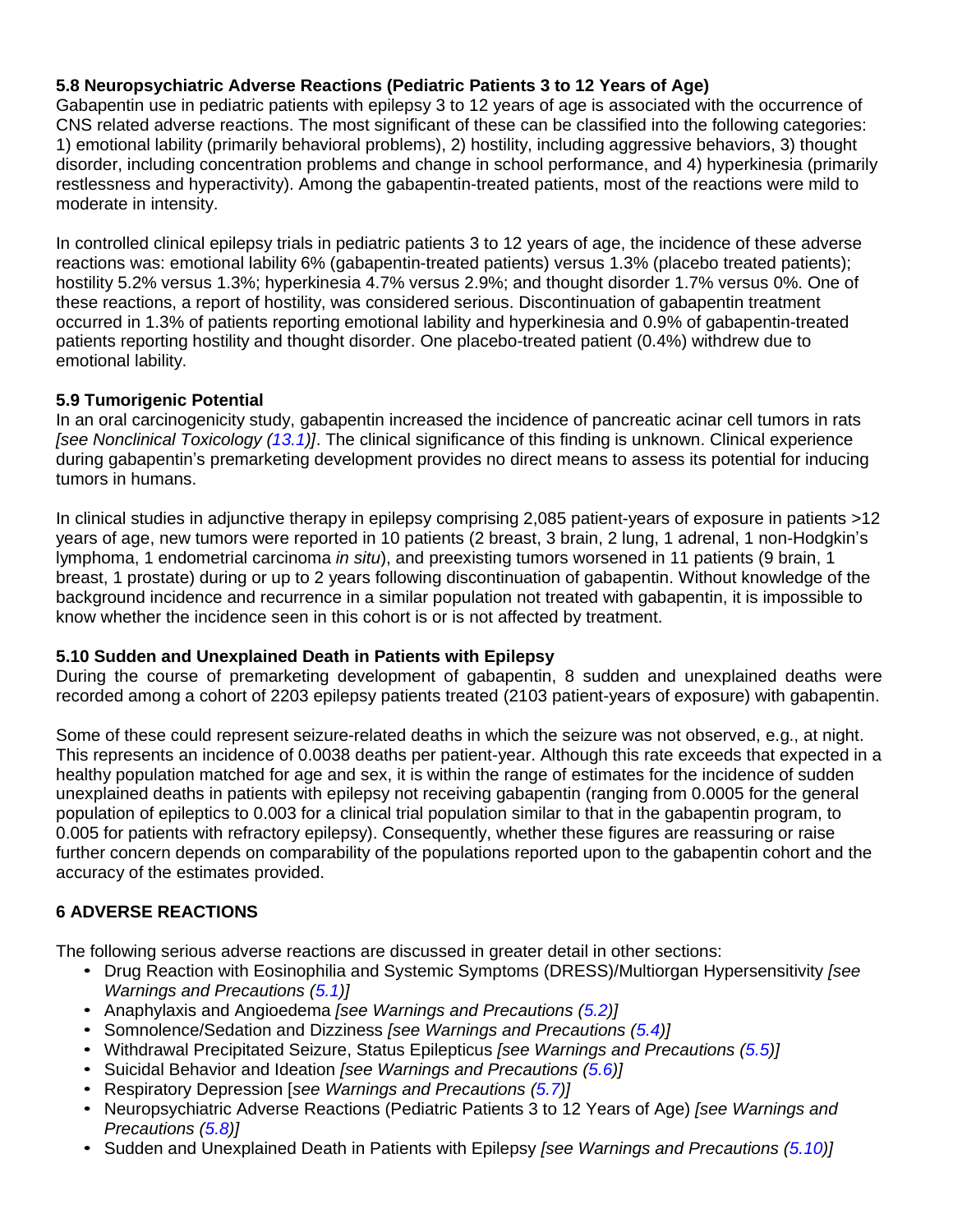#### <span id="page-7-0"></span>**6.1 Clinical Trials Experience**

Because clinical trials are conducted under widely varying conditions, adverse reaction rates observed in the clinical trials of a drug cannot be directly compared to rates in the clinical trials of another drug and may not reflect the rates observed in practice.

#### *Postherpetic Neuralgia*

The most common adverse reactions associated with the use of gabapentin in adults, not seen at an equivalent frequency among placebo-treated patients, were dizziness, somnolence, and peripheral edema.

In the 2 controlled trials in postherpetic neuralgia, 16% of the 336 patients who received gabapentin and 9% of the 227 patients who received placebo discontinued treatment because of an adverse reaction. The adverse reactions that most frequently led to withdrawal in gabapentin-treated patients were dizziness, somnolence, and nausea.

Table 3 lists adverse reactions that occurred in at least 1% of gabapentin-treated patients with postherpetic neuralgia participating in placebo-controlled trials and that were numerically more frequent in the gabapentin group than in the placebo group.

| Table 3. Adverse Reactions in Pooled Placebo-Controlled Trials in Postherpetic |  |
|--------------------------------------------------------------------------------|--|
| Neuralgia                                                                      |  |

|                                            | Gabapentin     | <b>Placebo</b> |
|--------------------------------------------|----------------|----------------|
|                                            | $N = 336$      | $N = 227$      |
|                                            | $\%$           | %              |
| Body as a Whole                            |                |                |
| Asthenia                                   | 6              | 5              |
| Infection                                  | 5              | 4              |
| Accidental injury                          | 3              | 1              |
| Digestive System                           |                |                |
| Diarrhea                                   | 6              | 3              |
| Dry mouth                                  | 5              | 1              |
| Constipation                               | 4              | $\overline{2}$ |
| Nausea                                     | 4              | 3              |
| Vomiting                                   | 3              | $\overline{2}$ |
| <b>Metabolic and Nutritional Disorders</b> |                |                |
| Peripheral edema                           | 8              | $\overline{2}$ |
| Weight gain                                | $\overline{2}$ | 0              |
| Hyperglycemia                              | 1              | $\mathbf 0$    |
| Nervous System                             |                |                |
| <b>Dizziness</b>                           | 28             | 8              |
| Somnolence                                 | 21             | 5              |
| Ataxia                                     | 3              | 0              |
| Abnormal thinking                          | 3              | 0              |
| Abnormal gait                              | $\overline{2}$ | 0              |
| Incoordination                             | $\overline{2}$ | $\mathbf 0$    |
| <b>Respiratory System</b>                  |                |                |
| Pharyngitis                                | 1              | $\overline{0}$ |
| <b>Special Senses</b>                      |                |                |
| Amblyopia <sup>a</sup>                     | 3              | 1              |
| Conjunctivitis                             | 1              | 0              |
| Diplopia                                   | 1              | 0              |
| Otitis media                               | 1              | 0              |

<sub>a</sub><br>Reported as blurred vision

Other reactions in more than 1% of patients but equally or more frequent in the placebo group included pain,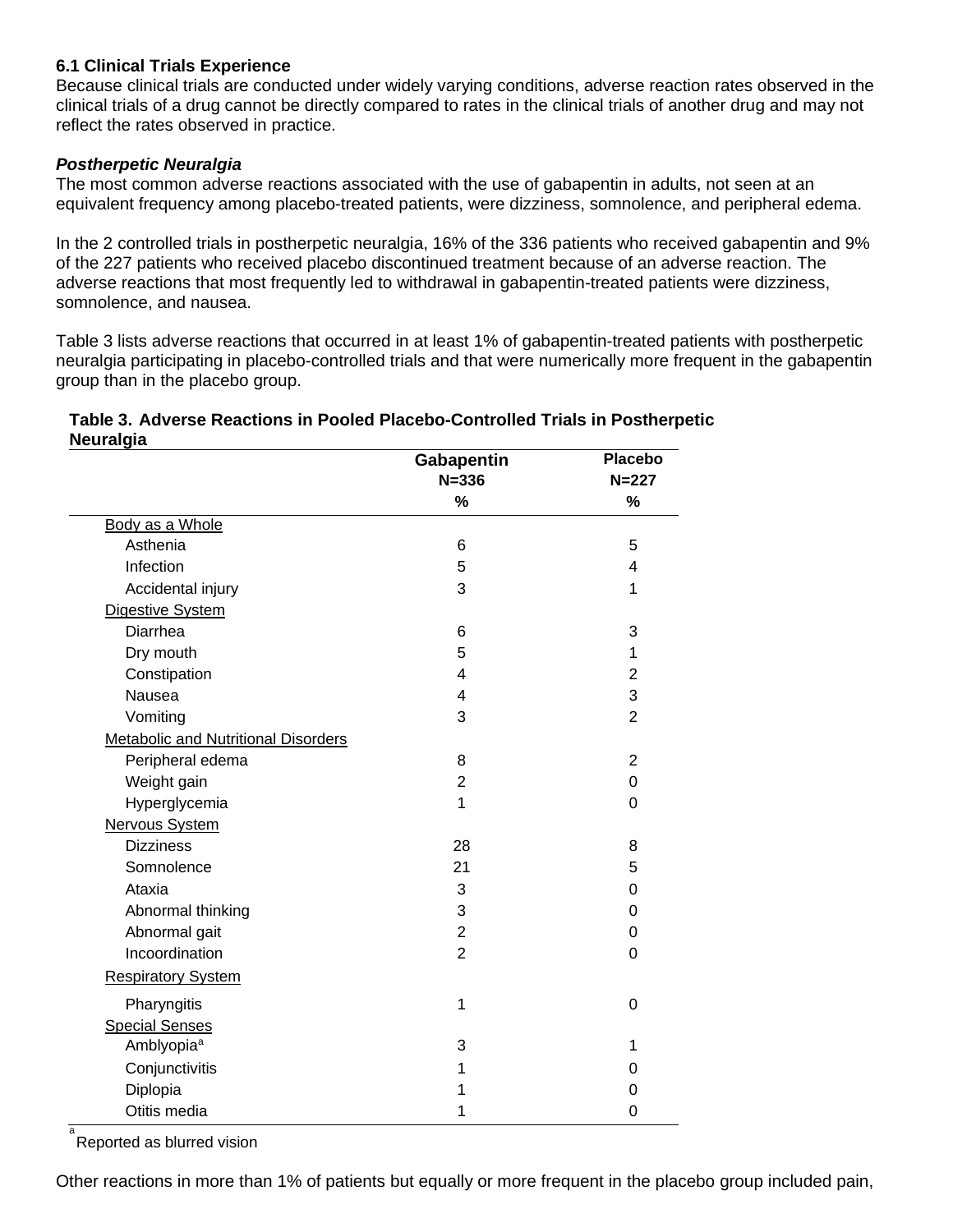tremor, neuralgia, back pain, dyspepsia, dyspnea, and flu syndrome.

There were no clinically important differences between men and women in the types and incidence of adverse reactions. Because there were few patients whose race was reported as other than white, there are insufficient data to support a statement regarding the distribution of adverse reactions by race.

#### *Epilepsy with Partial Onset Seizures (Adjunctive Therapy)*

The most common adverse reactions with gabapentin in combination with other antiepileptic drugs in patients >12 years of age, not seen at an equivalent frequency among placebo-treated patients, were somnolence, dizziness, ataxia, fatigue, and nystagmus.

The most common adverse reactions with gabapentin in combination with other antiepileptic drugs in pediatric patients 3 to 12 years of age, not seen at an equal frequency among placebo-treated patients, were viral infection, fever, nausea and/or vomiting, somnolence, and hostility [*see Warnings and Precautions [\(5.8\)](#page-6-0)].*

Approximately 7% of the 2074 patients >12 years of age and approximately 7% of the 449 pediatric patients 3 to 12 years of age who received gabapentin in premarketing clinical trials discontinued treatment because of an adverse reaction. The adverse reactions most commonly associated with withdrawal in patients >12 years of age were somnolence (1.2%), ataxia (0.8%), fatigue (0.6%), nausea and/or vomiting (0.6%), and dizziness (0.6%). The adverse reactions most commonly associated with withdrawal in pediatric patients were emotional lability (1.6%), hostility (1.3%), and hyperkinesia (1.1%).

Table 4 lists adverse reactions that occurred in at least 1% of gabapentin-treated patients >12 years of age with epilepsy participating in placebo-controlled trials and were numerically more common in the gabapentin group. In these studies, either gabapentin or placebo was added to the patient's current antiepileptic drug therapy.

|                             | Gabapentin <sup>a</sup> | Placebo <sup>a</sup> |
|-----------------------------|-------------------------|----------------------|
|                             | $N = 543$               | $N = 378$            |
|                             | %                       | %                    |
| Body As A Whole             |                         |                      |
| Fatigue                     | 11                      | 5                    |
| Increased Weight            | 3                       | 2                    |
| <b>Back Pain</b>            | 2                       | 1                    |
| Peripheral Edema            | $\overline{2}$          | 1                    |
| Cardiovascular              |                         |                      |
| Vasodilatation              | 1                       | 0                    |
| Digestive System            |                         |                      |
| Dyspepsia                   | 2                       | 1                    |
| Dry Mouth or Throat         | $\overline{2}$          | 1                    |
| Constipation                | $\overline{2}$          | 1                    |
| <b>Dental Abnormalities</b> | $\overline{2}$          | 0                    |
| Nervous System              |                         |                      |
| Somnolence                  | 19                      | 9                    |
| <b>Dizziness</b>            | 17                      | $\overline{7}$       |
| Ataxia                      | 13                      | 6                    |
| Nystagmus                   | 8                       | 4                    |
| Tremor                      | 7                       | 3                    |
| Dysarthria                  | 2                       | 1                    |
| Amnesia                     | $\overline{2}$          | 0                    |
| Depression                  | $\overline{2}$          | 1                    |
| Abnormal thinking           | $\overline{2}$          |                      |
| Abnormal coordination       | 1                       | 0                    |

#### **Table 4**. **Adverse Reactions in Pooled Placebo-Controlled Add-On Trials In Epilepsy Patients >12 years of age**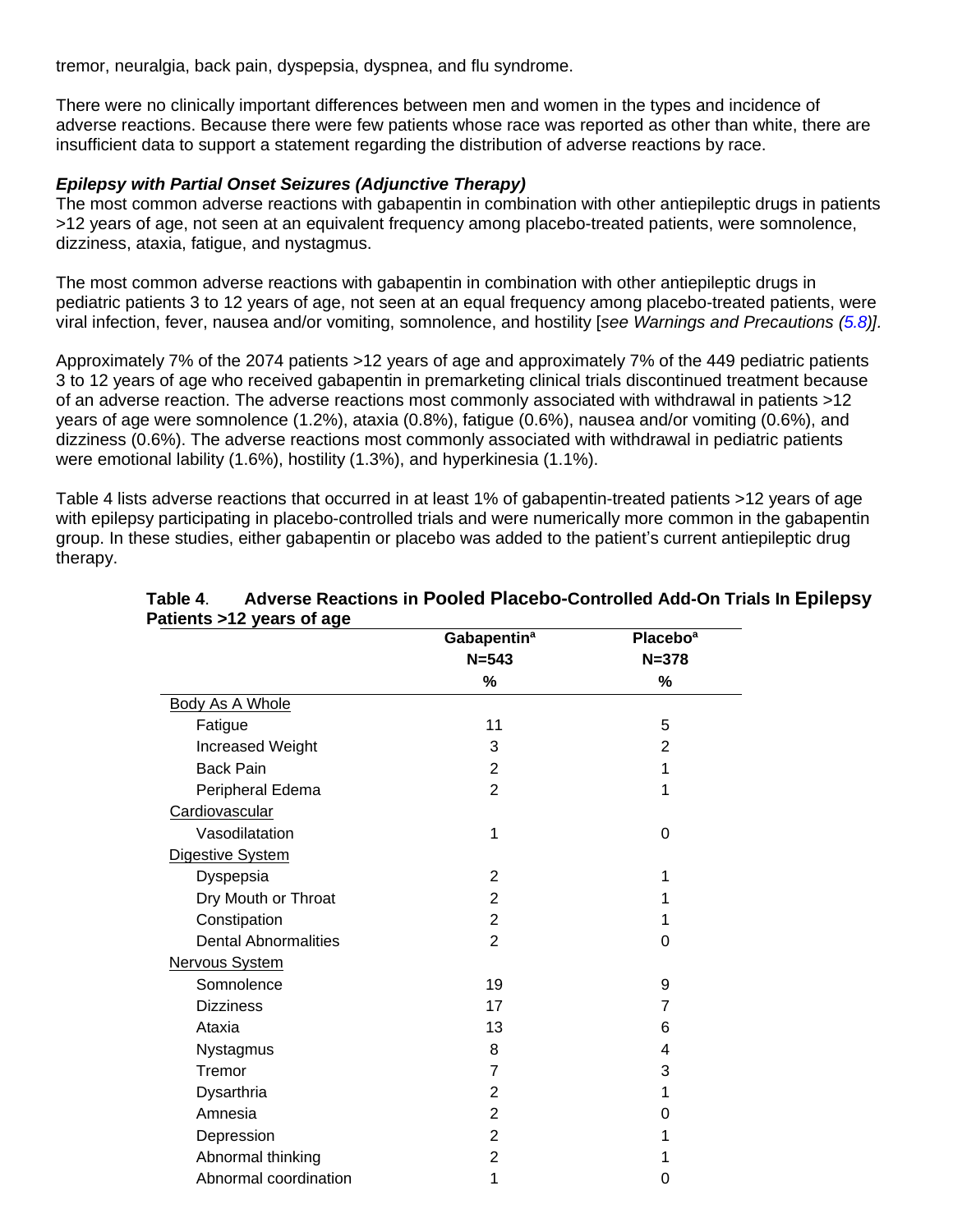| <b>Respiratory System</b>  |   |   |
|----------------------------|---|---|
| Pharyngitis                | 3 | 2 |
| Coughing                   | 2 |   |
| <b>Skin and Appendages</b> |   |   |
| Abrasion                   | 1 | 0 |
| <b>Urogenital System</b>   |   |   |
| Impotence                  | 2 |   |
| <b>Special Senses</b>      |   |   |
| Diplopia                   | 6 | 2 |
| Amblyopiab                 |   |   |

a Plus background antiepileptic drug therapy

**b**<br>Amblyopia was often described as blurred vision.

Among the adverse reactions occurring at an incidence of at least 10% in gabapentin-treated patients, somnolence and ataxia appeared to exhibit a positive dose-response relationship.

The overall incidence of adverse reactions and the types of adverse reactions seen were similar among men and women treated with gabapentin. The incidence of adverse reactions increased slightly with increasing age in patients treated with either gabapentin or placebo. Because only 3% of patients (28/921) in placebocontrolled studies were identified as nonwhite (black or other), there are insufficient data to support a statement regarding the distribution of adverse reactions by race.

Table 5 lists adverse reactions that occurred in at least 2% of gabapentin-treated patients, age 3 to 12 years of age with epilepsy participating in placebo-controlled trials, and which were numerically more common in the gabapentin group.

#### **Table 5**. **Adverse Reactions in a Placebo-Controlled Add-On Trial in Pediatric Epilepsy Patients Age 3 to 12 Years**

|                              | Gabapentin <sup>a</sup> | Placebo <sup>a</sup> |
|------------------------------|-------------------------|----------------------|
|                              | $N = 119$               | $N = 128$            |
|                              | %                       | %                    |
| Body As A Whole              |                         |                      |
| Viral Infection              | 11                      | 3                    |
| Fever                        | 10                      |                      |
| Increased Weight             | 3                       |                      |
| Fatigue                      | 3                       | 2                    |
| Digestive System             |                         |                      |
| Nausea and/or Vomiting       | 8                       |                      |
| Nervous System               |                         |                      |
| Somnolence                   | 8                       | 5                    |
| Hostility                    | 8                       | 2                    |
| <b>Emotional Lability</b>    | 4                       | 2                    |
| <b>Dizziness</b>             | 3                       |                      |
| Hyperkinesia                 | 3                       |                      |
| <b>Respiratory System</b>    |                         |                      |
| <b>Bronchitis</b>            | 3                       |                      |
| <b>Respiratory Infection</b> | 3                       |                      |

<sup>a</sup> Plus background antiepileptic drug therapy

Other reactions in more than 2% of pediatric patients 3 to 12 years of age but equally or more frequent in the placebo group included: pharyngitis, upper respiratory infection, headache, rhinitis, convulsions, diarrhea, anorexia, coughing, and otitis media.

#### <span id="page-9-0"></span>**6.2 Postmarketing Experience**

The following adverse reactions have been identified during postmarketing use of gabapentin. Because these reactions are reported voluntarily from a population of uncertain size, it is not always possible to reliably estimate their frequency or establish a causal relationship to drug exposure.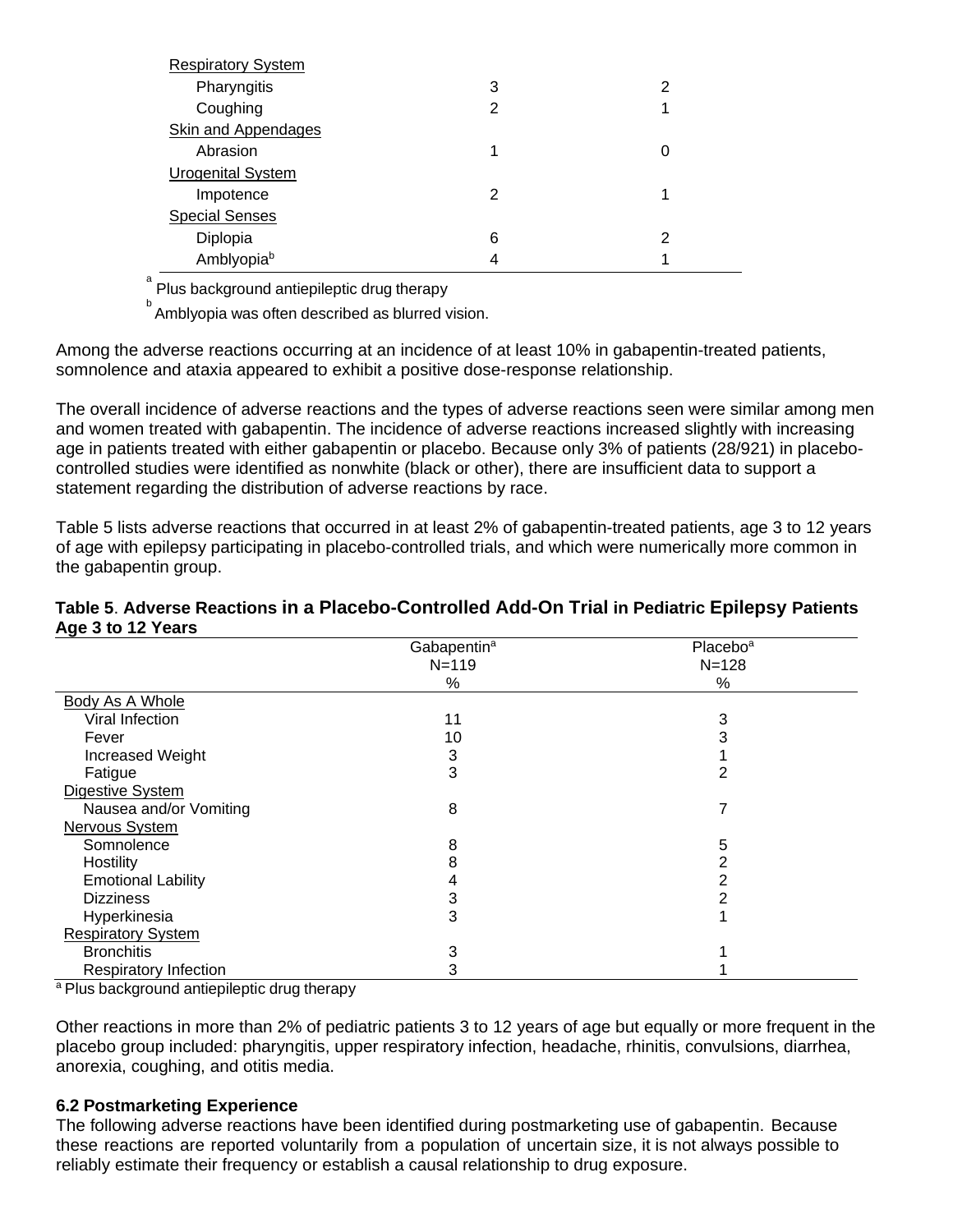*Hepatobiliary disorders:* jaundice *Investigations:* elevated creatine kinase, elevated liver function tests *Metabolism and nutrition disorders:* hyponatremia *Musculoskeletal and connective tissue disorder:* rhabdomyolysis *Nervous system disorders:* movement disorder *Psychiatric disorders*: agitation *Reproductive system and breast disorders*: breast enlargement, changes in libido, ejaculation disorders and anorgasmia *Skin and subcutaneous tissue disorders:* angioedema *[see Warnings and Precautions [\(5.2\)](#page-3-4)]*, bullous pemphigoid, erythema multiforme, Stevens-Johnson syndrome.

There are postmarketing reports of life-threatening or fatal respiratory depression in patients taking gabapentin with opioids or other CNS depressants, or in the setting of underlying respiratory impairment *[see Warnings and Precautions [\(5.7\)](#page-6-0)]*.

Adverse reactions following the abrupt discontinuation of gabapentin have also been reported. The most frequently reported reactions were anxiety, insomnia, nausea, pain, and sweating.

## <span id="page-10-1"></span>**7 DRUG INTERACTIONS**

#### <span id="page-10-2"></span>**7.1 Opioids**

 Respiratory depression and sedation, sometimes resulting in death, have been reported following coadministration of gabapentin with opioids (e.g., morphine, hydrocodone, oxycodone, buprenorphine) *[see Warnings and Precautions [\(5.7\)](#page-6-0)]*

#### *Hydrocodone*

Coadministration of gabapentin with hydrocodone decreases hydrocodone exposure *[see Clinical Pharmacology [\(12.3\)](#page-13-3)].* The potential for alteration in hydrocodone exposure and effect should be considered when gabapentin is started or discontinued in a patient taking hydrocodone.

#### *Morphine*

When gabapentin is administered with morphine, patients should be observed for signs of CNS depression, such as somnolence, sedation and respiratory depression *[see Clinical Pharmacology [\(12.3\)](#page-13-3)]*.

#### <span id="page-10-3"></span>**7.2 Other Antiepileptic Drugs**

 Gabapentin is not appreciably metabolized, nor does it interfere with the metabolism of commonly coadministered antiepileptic drugs *[see Clinical Pharmacology [\(12.3\)](#page-13-3)].*

#### <span id="page-10-4"></span>**7.3 Maalox® (aluminum hydroxide, magnesium hydroxide)**

The mean bioavailability of gabapentin was reduced by about 20% with concomitant use of an antacid (Maalox ®) containing magnesium and aluminum hydroxides. It is recommended that gabapentin be taken at least 2 hours following Maalox administration *[see Clinical Pharmacology [\(12.3\)](#page-13-3)]*.

#### <span id="page-10-5"></span>**7.4 Drug/Laboratory Test Interactions**

Because false positive readings were reported with the Ames N-Multistix  $SG<sup>®</sup>$  dipstick test for urinary protein when gabapentin was added to other antiepileptic drugs, the more specific sulfosalicylic acid precipitation procedure is recommended to determine the presence of urine protein.

#### <span id="page-10-6"></span>**8 USE IN SPECIFIC POPULATIONS**

#### <span id="page-10-0"></span>**8.1 Pregnancy**

#### Pregnancy Exposure Registry

There is a pregnancy exposure registry that monitors pregnancy outcomes in women exposed to antiepileptic drugs (AEDs), such as gabapentin, during pregnancy. Encourage women who are taking gabapentin during pregnancy to enroll in the North American Antiepileptic Drug (NAAED) Pregnancy Registry by calling the toll free number 1-888-233-2334 or visiting [http:/www.aedpregnancyregistry.org/](http://www.aedpregnancyregistry.org/)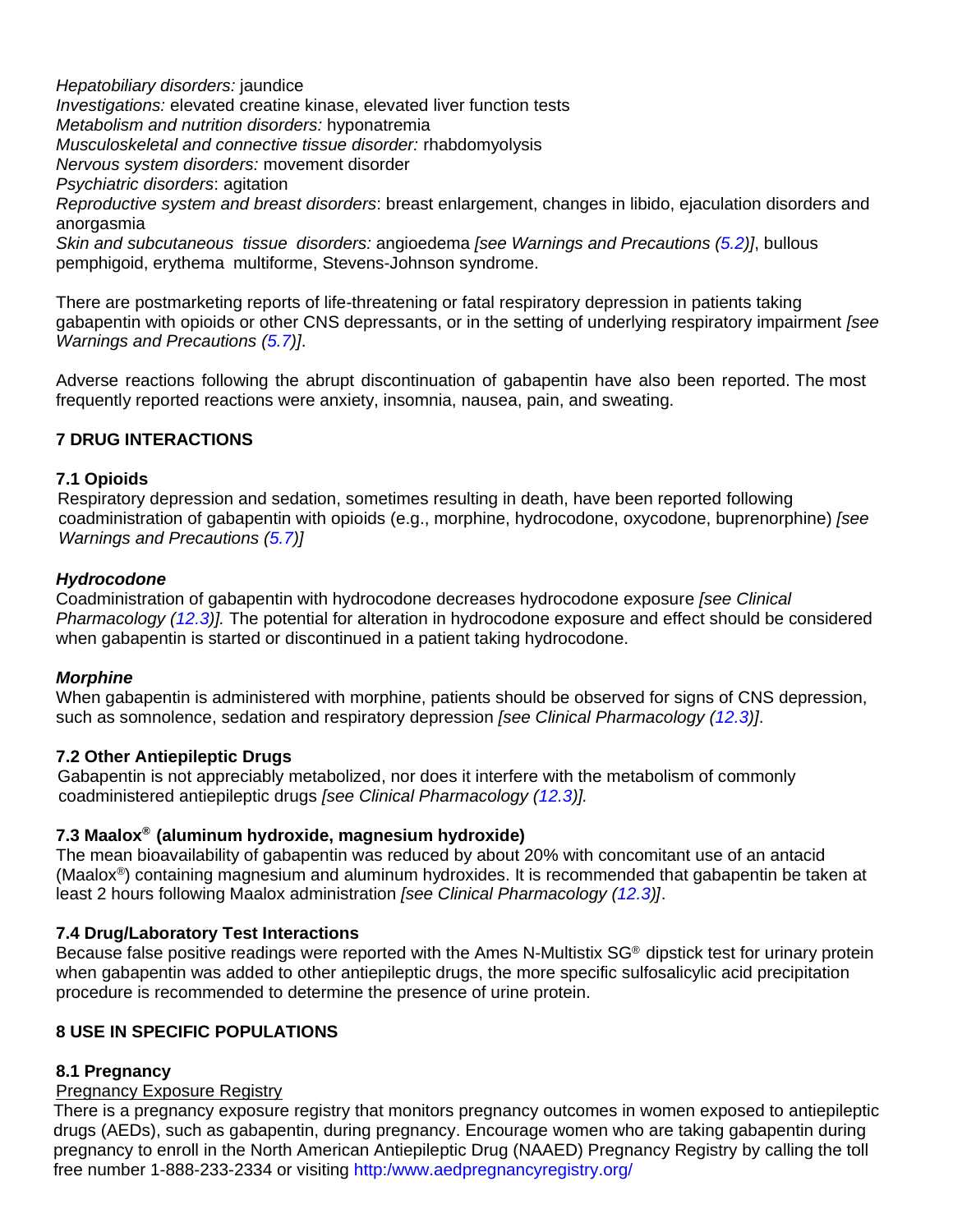#### Risk Summary

There are no adequate data on the developmental risks associated with the use of gabapentin in pregnant women. In nonclinical studies in mice, rats, and rabbits, gabapentin was developmentally toxic (increased fetal skeletal and visceral abnormalities, and increased embryo fetal mortality) when administered to pregnant animals at doses similar to or lower than those used clinically *[see Data].*

In the U.S. general population, the estimated background risk of major birth defects and miscarriage in clinically recognized pregnancies is 2 to 4% and 15 to 20%, respectively. The background risk of major birth defects and miscarriage for the indicated population is unknown.

#### Data

#### *Animal data*

When pregnant mice received oral doses of gabapentin (500, 1000, or 3000 mg/kg/day) during the period of organogenesis, embryo-fetal toxicity (increased incidences of skeletal variations) was observed at the two highest doses. The no-effect dose for embryo-fetal developmental toxicity in mice 500 mg/kg/day is less than the maximum recommended human dose (MRHD) of 3600 mg on a body surface area (mg/m<sup>2</sup>) basis.

In studies in which rats received oral doses of gabapentin (500 to 2000 mg/kg/day), during pregnancy, adverse effect on offspring development (increased incidences of hydroureter and/or hydronephrosis) were observed at all doses. The lowest dose tested is similar to the MRHD on a mg/m<sup>2</sup> basis.

When pregnant rabbits were treated with gabapentin during the period of organogenesis, an increase in embryo-fetal mortality was observed at all doses tested (60, 300, or 1500 mg/kg). The lowest dose tested is less than the MRHD on a mg/m<sup>2</sup> basis.

In a published study, gabapentin (400 mg/kg/day) was administered by intraperitoneal injection to neonatal mice during the first postnatal week, a period of synaptogenesis in rodents (corresponding to the last trimester of pregnancy in humans). Gabapentin caused a marked decrease in neuronal synapse formation in brains of intact mice and abnormal neuronal synapse formation in a mouse model of synaptic repair. Gabapentin has been shown *in vitro* to interfere with activity of the α2δ subunit of voltage-activated calcium channels, a receptor involved in neuronal synaptogenesis. The clinical significance of these findings is unknown.

#### <span id="page-11-0"></span>**8.2 Lactation**

#### Risk Summary

Gabapentin is secreted in human milk following oral administration. The effects on the breastfed infant and on milk production are unknown. The developmental and health benefits of breastfeeding should be considered along with the mother's clinical need for gabapentin and any potential adverse effects on the breastfed infant from gabapentin or from the underlying maternal condition.

#### <span id="page-11-1"></span>**8.4 Pediatric Use**

Safety and effectiveness of gabapentin in the management of postherpetic neuralgia in pediatric patients have not been established.

Safety and effectiveness as adjunctive therapy in the treatment of partial seizures in pediatric patients below the age of 3 years has not been established *[see Clinical Studies [\(14.2\)](#page-18-0)]*.

#### <span id="page-11-2"></span>**8.5 Geriatric Use**

The total number of patients treated with gabapentin in controlled clinical trials in patients with postherpetic neuralgia was 336, of which 102 (30%) were 65 to 74 years of age, and 168 (50%) were 75 years of age and older. There was a larger treatment effect in patients 75 years of age and older compared to younger patients who received the same dosage. Since gabapentin is almost exclusively eliminated by renal excretion, the larger treatment effect observed in patients ≥75 years may be a consequence of increased gabapentin exposure for a given dose that results from an age-related decrease in renal function. However, other factors cannot be excluded. The types and incidence of adverse reactions were similar across age groups except for peripheral edema and ataxia, which tended to increase in incidence with age.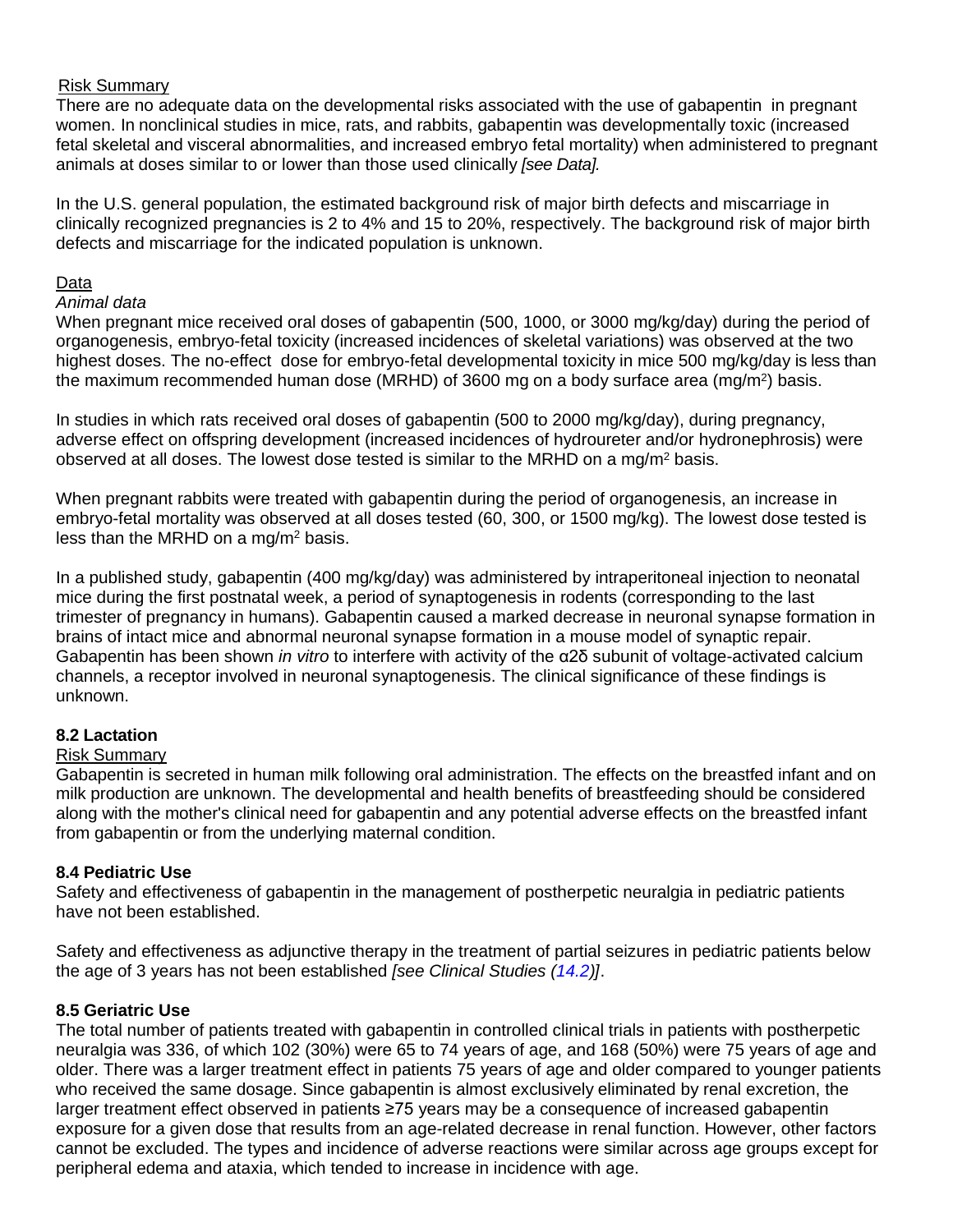Clinical studies of gabapentin in epilepsy did not include sufficient numbers of subjects aged 65 and over to determine whether they responded differently from younger subjects. Other reported clinical experience has not identified differences in responses between the elderly and younger patients. In general, dose selection for an elderly patient should be cautious, usually starting at the low end of the dosing range, reflecting the greater frequency of decreased hepatic, renal, or cardiac function, and of concomitant disease or other drug therapy.

This drug is known to be substantially excreted by the kidney, and the risk of toxic reactions to this drug may be greater in patients with impaired renal function. Because elderly patients are more likely to have decreased renal function, care should be taken in dose selection, and dose should be adjusted based on creatinine clearance values in these patients *[see Dosage and Administration [\(2.4\)](#page-3-0), Adverse Reactions [\(6\)](#page-6-3), and Clinical Pharmacology [\(12.3\)](#page-13-3)]*.

#### <span id="page-12-0"></span>**8.6 Renal Impairment**

Dosage adjustment in adult patients with compromised renal function is necessary *[see Dosage and Administration [\(2.3\)](#page-2-3) and Clinical Pharmacology [\(12.3\)](#page-13-3)]*. Pediatric patients with renal insufficiency have not been studied.

Dosage adjustment in patients undergoing hemodialysis is necessary *[see Dosage and Administration [\(2.3\)](#page-2-3) and Clinical Pharmacology [\(12.3\)](#page-13-3)]*.

## <span id="page-12-1"></span>**9 DRUG ABUSE AND DEPENDENCE**

#### <span id="page-12-2"></span>**9.1 Controlled Substance**

Gabapentin is not a scheduled drug.

#### <span id="page-12-3"></span>**9.2 Abuse**

 Abuse is the intentional, non-therapeutic use of a drug, even once, for its desirable psychological or physiological effects. Misuse is the intentional use, for therapeutic purposes, of a drug by an individual in a way other than prescribed by a health care provider or for whom it was not prescribed.

Gabapentin does not exhibit affinity for benzodiazepine, opioid (mu, delta or kappa), or cannabinoid 1 receptor sites. Gabapentin misuse and abuse have been reported in the postmarketing setting and published literature. Most of the individuals described in these reports had a history of polysubstance abuse. Some of these individuals were taking higher than recommended doses of gabapentin for unapproved uses. When prescribing gabapentin carefully evaluate patients for a history of drug abuse and observe them for signs and symptoms of gabapentin misuse or abuse (e.g., self-dose escalation, and drug-seeking behavior). The abuse potential of gabapentin has not been evaluated in human studies.

#### <span id="page-12-4"></span>**9.3 Dependence**

Physical dependence is a state that develops as a result of physiological adaptation in response to repeated drug use, manifested by withdrawal signs and symptoms after abrupt discontinuation or a significant dose reduction of a drug. There are rare postmarketing reports of individuals experiencing withdrawal symptoms shortly after discontinuing higher than recommended doses of gabapentin used to treat illnesses for which the drug is not approved. Such symptoms included agitation, disorientation and confusion after suddenly discontinuing gabapentin that resolved after restarting gabapentin. The dependence potential of gabapentin has not been evaluated in human studies.

#### <span id="page-12-5"></span>**10 OVERDOSAGE**

Signs of acute toxicity in animals included ataxia, labored breathing, ptosis, sedation, hypoactivity, or excitation.

Acute oral overdoses of gabapentin have been reported. Symptoms have included double vision, tremor, slurred speech, drowsiness, altered mental status, dizziness, lethargy, and diarrhea. Fatal respiratory depression has been reported with gabapentin overdose, alone and in combination with other CNS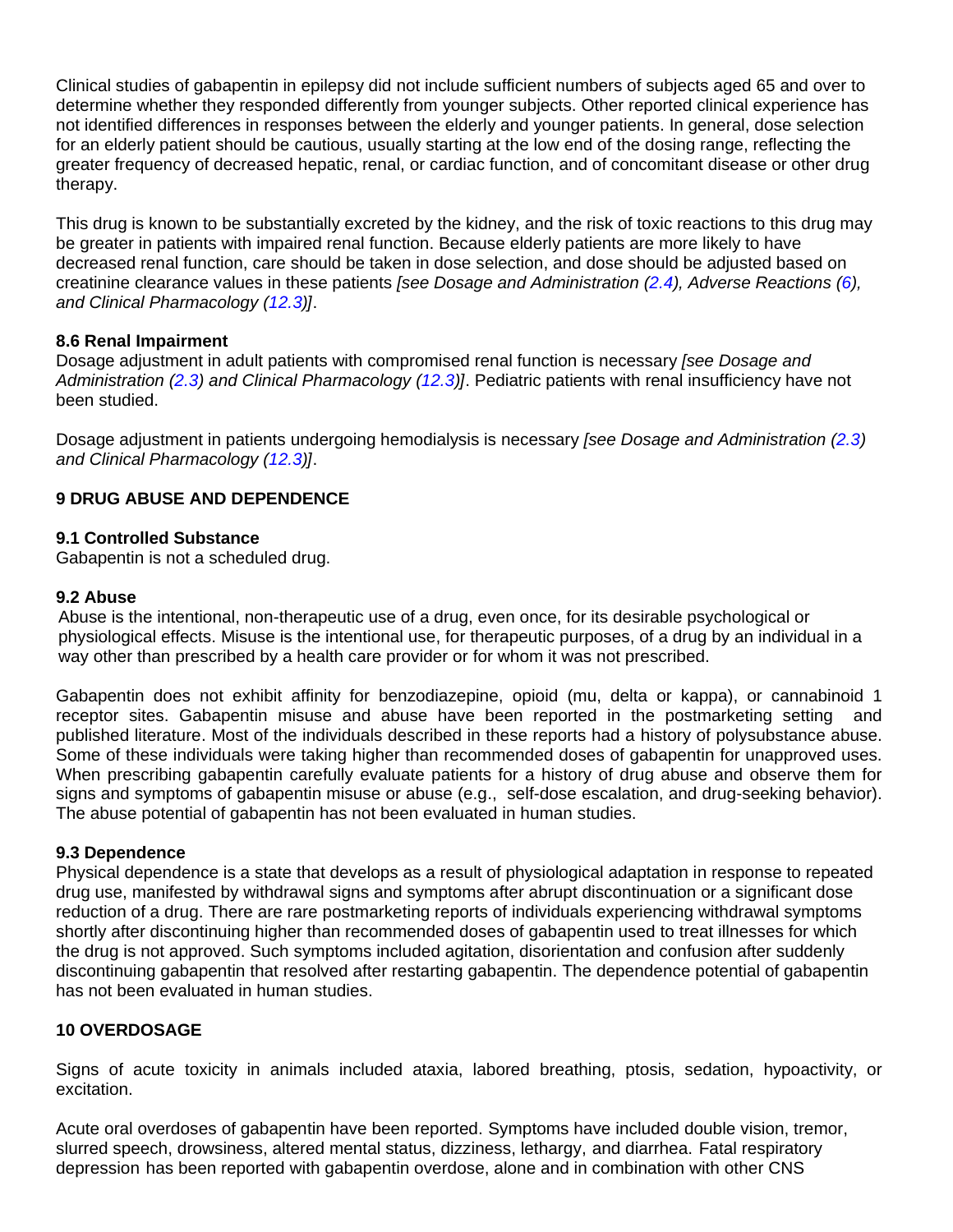depressants.

Gabapentin can be removed by hemodialysis.

If overexposure occurs, call your poison control center at 1-800-222-1222.

#### <span id="page-13-0"></span>**11 DESCRIPTION**

Gabapentin is described as 1-(aminomethyl) cyclohexaneacetic acid with a molecular formula of  $C_9 H_{17}NO_2$ and a molecular weight of 171.24. Gabapentin is a white to off-white crystalline solid with a  $pK_{a1}$  of 3.7 and a pK<sub>a2</sub> of 10.7. It is freely soluble in water and both basic and acidic aqueous solutions. The log of the partition coefficient (n-octanol/0.05M phosphate buffer) at pH 7.4 is -1.25. It has the following structural formula:



Gabapentin film-coated tablet, USP for oral administration contains 100 mg, 300 mg and 400 mg of gabapentin. In addition, each tablet contains the following inactive ingredients: copovidone, hydroxypropyl cellulose, hypromellose, magnesium stearate, polyethylene glycol and titanium dioxide.

## <span id="page-13-1"></span>**12 CLINICAL PHARMACOLOGY**

#### <span id="page-13-2"></span>**12.1 Mechanism of Action**

The precise mechanisms by which gabapentin produces its analgesic and antiepileptic actions are unknown. Gabapentin is structurally related to the neurotransmitter gamma-aminobutyric acid (GABA) but has no effect on GABA binding, uptake, or degradation. *In vitro* studies have shown that gabapentin binds with high-affinity to the α2δ subunit of voltage-activated calcium channels; however, the relationship of this binding to the therapeutic effects of gabapentin is unknown.

#### <span id="page-13-3"></span>**12.3 Pharmacokinetics**

All pharmacological actions following gabapentin administration are due to the activity of the parent compound; gabapentin is not appreciably metabolized in humans.

#### *Oral Bioavailability*

Gabapentin bioavailability is not dose proportional; i.e., as dose is increased, bioavailability decreases. Bioavailability of gabapentin is approximately 60%, 47%, 34%, 33%, and 27% following 900, 1200, 2400, 3600, and 4800 mg/day given in 3 divided doses, respectively. Food has only a slight effect on the rate and extent of absorption of gabapentin (14% increase in AUC and  $C_{\text{max}}$ ).

#### *Distribution*

Less than 3% of gabapentin circulates bound to plasma protein. The apparent volume of distribution of gabapentin after 150 mg intravenous administration is 58±6 L (mean ±SD). In patients with epilepsy, steadystate predose (C<sub>min</sub>) concentrations of gabapentin in cerebrospinal fluid were approximately 20% of the corresponding plasma concentrations.

#### *Elimination*

Gabapentin is eliminated from the systemic circulation by renal excretion as unchanged drug. Gabapentin is not appreciably metabolized in humans.

Gabapentin elimination half-life is 5 to 7 hours and is unaltered by dose or following multiple dosing. Gabapentin elimination rate constant, plasma clearance, and renal clearance are directly proportional to creatinine clearance. In elderly patients, and in patients with impaired renal function, gabapentin plasma clearance is reduced. Gabapentin can be removed from plasma by hemodialysis.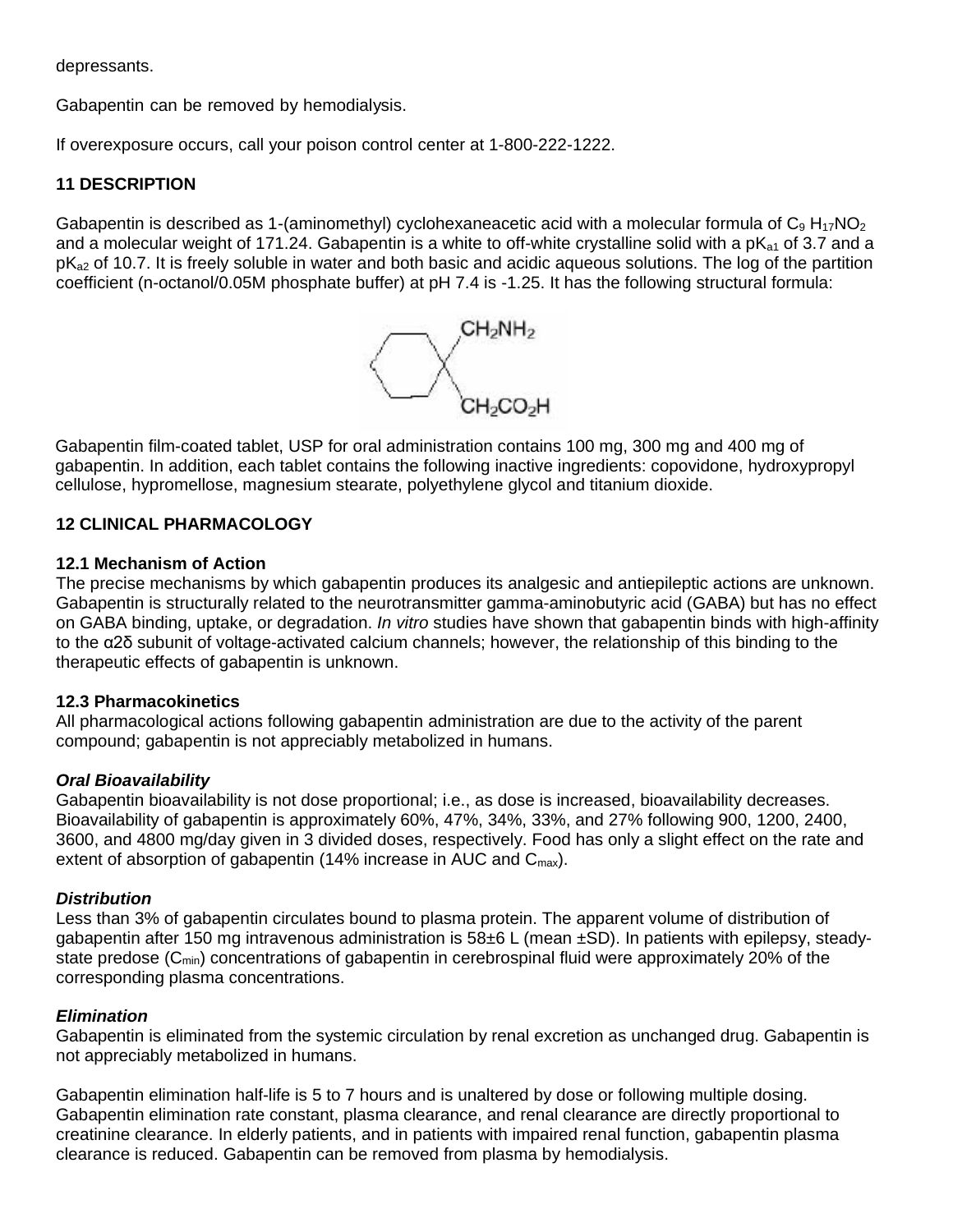#### *Specific Populations*

#### *Age*

The effect of age was studied in subjects 20 to 80 years of age. Apparent oral clearance (CL/F) of gabapentin decreased as age increased, from about 225 mL/min in those under 30 years of age to about 125 mL/min in those over 70 years of age. Renal clearance (CLr) and CLr adjusted for body surface area also declined with age; however, the decline in the renal clearance of gabapentin with age can largely be explained by the decline in renal function. *[see Dosage and Administration [\(2.4\)](#page-3-0) and Use in Specific Populations [\(8.5\)](#page-11-2)].*

#### *Gender*

Although no formal study has been conducted to compare the pharmacokinetics of gabapentin in men and women, it appears that the pharmacokinetic parameters for males and females are similar and there are no significant gender differences.

#### *Race*

Pharmacokinetic differences due to race have not been studied. Because gabapentin is primarily renally excreted and there are no important racial differences in creatinine clearance, pharmacokinetic differences due to race are not expected.

#### *Pediatric*

Gabapentin pharmacokinetics were determined in 48 pediatric subjects between the ages of 1 month and 12 years following a dose of approximately 10 mg/kg. Peak plasma concentrations were similar across the entire age group and occurred 2 to 3 hours postdose. In general, pediatric subjects between 1 month and <5 years of age achieved approximately 30% lower exposure (AUC) than that observed in those 5 years of age and older. Accordingly, oral clearance normalized per body weight was higher in the younger children. Apparent oral clearance of gabapentin was directly proportional to creatinine clearance. Gabapentin elimination half-life averaged 4.7 hours and was similar across the age groups studied.

A population pharmacokinetic analysis was performed in 253 pediatric subjects between 1 month and 13 years of age. Patients received 10 to 65 mg/kg/day given three times a day. Apparent oral clearance (CL/F) was directly proportional to creatinine clearance and this relationship was similar following a single dose and at steady state. Higher oral clearance values were observed in children <5 years of age compared to those observed in children 5 years of age and older, when normalized per body weight. The clearance was highly variable in infants <1 year of age. The normalized CL/F values observed in pediatric patients 5 years of age and older were consistent with values observed in adults after a single dose. The oral volume of distribution normalized per body weight was constant across the age range.

These pharmacokinetic data indicate that the effective daily dose in pediatric patients with epilepsy ages 3 and 4 years should be 40 mg/kg/day to achieve average plasma concentrations similar to those achieved in patients 5 years of age and older receiving gabapentin at 30 mg/kg/day *[see Dosage and Administration [\(2.2\)](#page-2-2)]*.

#### *Adult Patients with Renal Impairment*

Subjects (N=60) with renal impairment (mean creatinine clearance ranging from 13 to 114 mL/min) were administered single 400 mg oral doses of gabapentin. The mean gabapentin half-life ranged from about 6.5 hours (patients with creatinine clearance >60 mL/min) to 52 hours (creatinine clearance <30 mL/min) and gabapentin renal clearance from about 90 mL/min (>60 mL/min group) to about 10 mL/min (<30 mL/min). Mean plasma clearance (CL/F) decreased from approximately 190 mL/min to 20 mL/min *[see Dosage and Administration [\(2.3\)](#page-2-3) and Use in Specific Populations [\(8.6\)](#page-12-0)]*. Pediatric patients with renal insufficiency have not been studied.

#### *Hemodialysis*

In a study in anuric adult subjects (N=11), the apparent elimination half-life of gabapentin on non-dialysis days was about 132 hours; during dialysis the apparent half-life of gabapentin was reduced to 3.8 hours. Hemodialysis thus has a significant effect on gabapentin elimination in anuric subjects *[see Dosage and Administration [\(2.3\)](#page-2-3) and Use in Specific Populations [\(8.6\)](#page-12-0)]*.

#### *Hepatic Disease*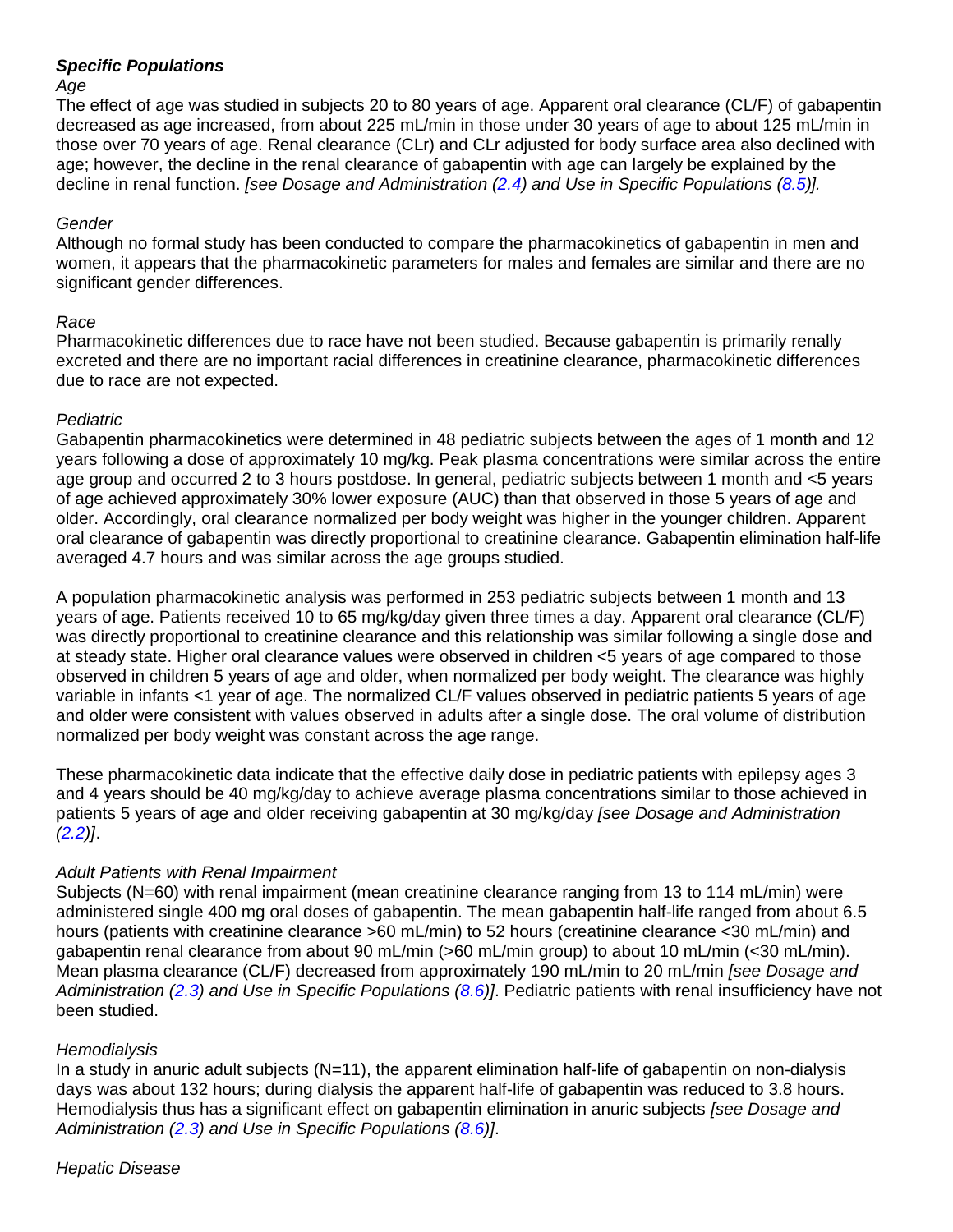Because gabapentin is not metabolized, no study was performed in patients with hepatic impairment.

#### *Drug Interactions*

#### • *In Vitro Studies*

*In vitro* studies were conducted to investigate the potential of gabapentin to inhibit the major cytochrome P450 enzymes (CYP1A2, CYP2A6, CYP2C9, CYP2C19, CYP2D6, CYP2E1, and CYP3A4) that mediate drug and xenobiotic metabolism using isoform selective marker substrates and human liver microsomal preparations. Only at the highest concentration tested (171 mcg/mL; 1 mM) was a slight degree of inhibition (14% to 30%) of isoform CYP2A6 observed. No inhibition of any of the other isoforms tested was observed at gabapentin concentrations up to 171 mcg/mL (approximately 15 times the Cmax at 3600 mg/day).

#### • *In Vivo Studies*

The drug interaction data described in this section were obtained from studies involving healthy adults and adult patients with epilepsy.

#### *Phenytoin*

In a single (400 mg) and multiple dose (400 mg three times a day) study of gabapentin in epileptic patients (N=8) maintained on phenytoin monotherapy for at least 2 months, gabapentin had no effect on the steady-state trough plasma concentrations of phenytoin and phenytoin had no effect on gabapentin pharmacokinetics.

#### *Carbamazepine*

Steady-state trough plasma carbamazepine and carbamazepine 10, 11 epoxide concentrations were not affected by concomitant gabapentin (400 mg three times a day; N=12) administration. Likewise, gabapentin pharmacokinetics were unaltered by carbamazepine administration.

#### *Valproic Acid*

The mean steady-state trough serum valproic acid concentrations prior to and during concomitant gabapentin administration (400 mg three times a day;  $N=17$ ) were not different and neither were gabapentin pharmacokinetic parameters affected by valproic acid.

#### *Phenobarbital*

Estimates of steady-state pharmacokinetic parameters for phenobarbital or gabapentin (300 mg three times a day; N=12) are identical whether the drugs are administered alone or together.

#### *Naproxen*

Co-administration (N=18) of naproxen sodium capsules (250 mg) with gabapentin (125 mg) appears to increase the amount of gabapentin absorbed by 12% to 15%. Gabapentin had no effect on naproxen pharmacokinetic parameters. These doses are lower than the therapeutic doses for both drugs. The magnitude of interaction within the recommended dose ranges of either drug is not known.

#### *Hydrocodone*

Co-administration of gabapentin (125 to 500 mg;  $N=48$ ) decreases hydrocodone (10 mg;  $N=50$ ) C<sub>max</sub> and AUC values in a dose-dependent manner relative to administration of hydrocodone alone;  $C_{\text{max}}$  and AUC values are 3% to 4% lower, respectively, after administration of 125 mg gabapentin and 21% to 22% lower, respectively, after administration of 500 mg gabapentin. The mechanism for this interaction is unknown. Hydrocodone increases gabapentin AUC values by 14%. The magnitude of interaction at other doses is not known.

#### *Morphine*

A literature article reported that when a 60 mg controlled-release morphine capsule was administered 2 hours prior to a 600 mg gabapentin capsule (N=12), mean gabapentin AUC increased by 44% compared to gabapentin administered without morphine. Morphine pharmacokinetic parameter values were not affected by administration of gabapentin 2 hours after morphine. The magnitude of interaction at other doses is not known.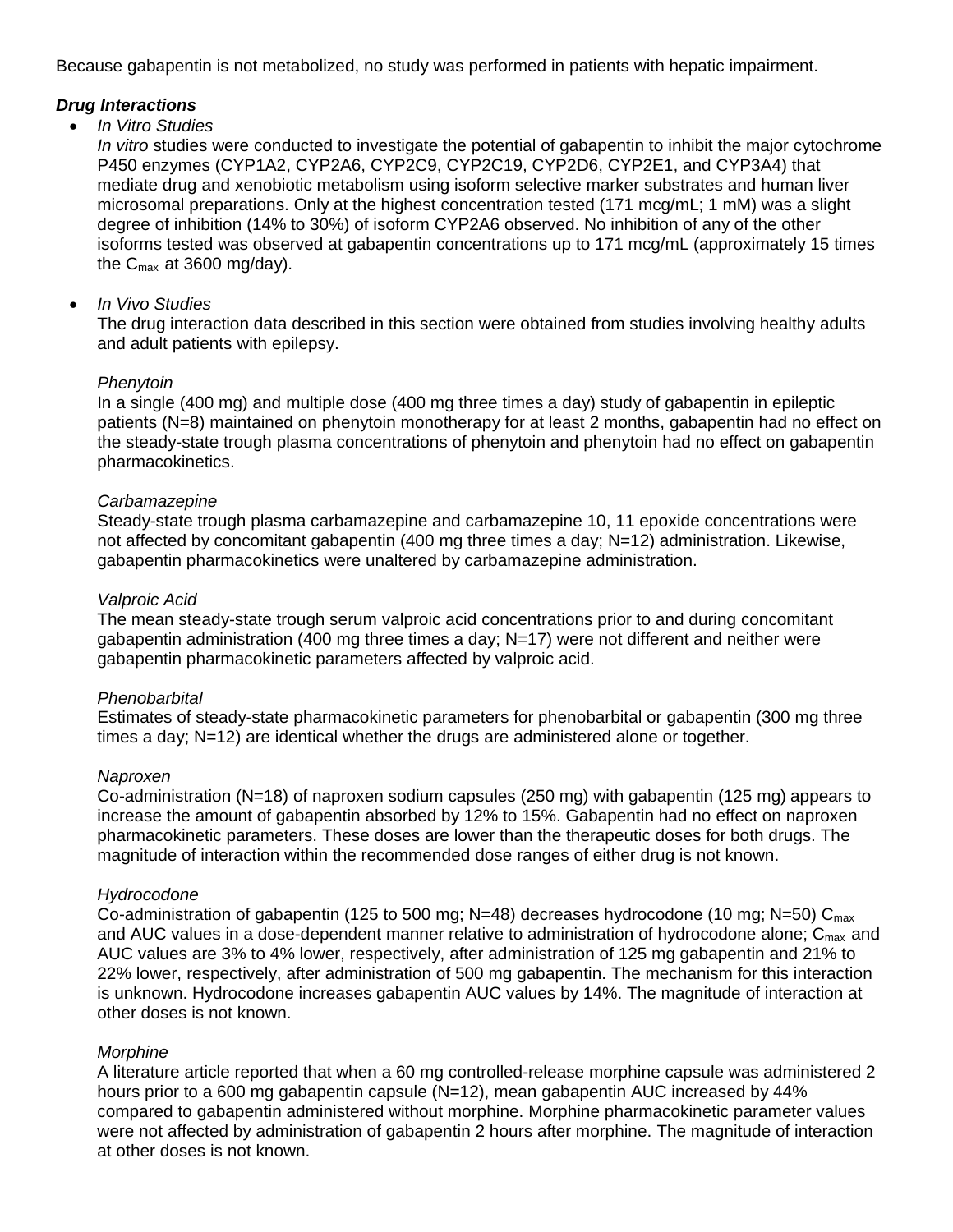#### *Cimetidine*

In the presence of cimetidine at 300 mg four times a day  $(N=12)$ , the mean apparent oral clearance of gabapentin fell by 14% and creatinine clearance fell by 10%. Thus, cimetidine appeared to alter the renal excretion of both gabapentin and creatinine, an endogenous marker of renal function. This small decrease in excretion of gabapentin by cimetidine is not expected to be of clinical importance. The effect of gabapentin on cimetidine was not evaluated.

## *Oral Contraceptive*

Based on AUC and half-life, multiple-dose pharmacokinetic profiles of norethindrone and ethinyl estradiol following administration of tablets containing 2.5 mg of norethindrone acetate and 50 mcg of ethinyl estradiol were similar with and without co-administration of gabapentin (400 mg three times a day; N=13). The  $C_{\text{max}}$  of norethindrone was 13% higher when it was co-administered with gabapentin; this interaction is not expected to be of clinical importance.

#### *Antacid (Maalox®) (aluminum hydroxide, magnesium hydroxide)*

Antacid (Maalox*®*) containing magnesium and aluminum hydroxides reduced the mean bioavailability of gabapentin (N=16) by about 20%. This decrease in bioavailability was about 10% when gabapentin was administered 2 hours after Maalox.

## *Probenecid*

Probenecid is a blocker of renal tubular secretion. Gabapentin pharmacokinetic parameters without and with probenecid were comparable. This indicates that gabapentin does not undergo renal tubular secretion by the pathway that is blocked by probenecid.

## <span id="page-16-0"></span>**13 NONCLINICAL TOXICOLOGY**

## <span id="page-16-1"></span>**13.1 Carcinogenesis, Mutagenesis, Impairment of Fertility**

#### *Carcinogenesis*

Gabapentin was administered orally to mice and rats in 2-year carcinogenicity studies. No evidence of drugrelated carcinogenicity was observed in mice treated at doses up to 2000 mg/kg/day. At 2000 mg/kg, the plasma gabapentin exposure (AUC) in mice was approximately 2 times that in humans at the MRHD of 3600 mg/day. In rats, increases in the incidence of pancreatic acinar cell adenoma and carcinoma were found in male rats receiving the highest dose (2000 mg/kg), but not at doses of 250 or 1000 mg/kg/day. At 1000 mg/kg, the plasma gabapentin exposure (AUC) in rats was approximately 5 times that in humans at the MRHD.

Studies designed to investigate the mechanism of gabapentin-induced pancreatic carcinogenesis in rats indicate that gabapentin stimulates DNA synthesis in rat pancreatic acinar cells *in vitro* and, thus, may be acting as a tumor promoter by enhancing mitogenic activity. It is not known whether gabapentin has the ability to increase cell proliferation in other cell types or in other species, including humans.

#### *Mutagenesis*

Gabapentin did not demonstrate mutagenic or genotoxic potential in *in vitro* (Ames test, HGPRT forward mutation assay in Chinese hamster lung cells) and *in vivo* (chromosomal aberration and micronucleus test in Chinese hamster bone marrow, mouse micronucleus, unscheduled DNA synthesis in rat hepatocytes) assays.

#### *Impairment of Fertility*

No adverse effects on fertility or reproduction were observed in rats at doses up to 2000 mg/kg. At 2000 mg/kg, the plasma gabapentin exposure (AUC) in rats is approximately 8 times that in humans at the MRHD.

## <span id="page-16-2"></span>**14 CLINICAL STUDIES**

#### <span id="page-16-3"></span>**14.1 Postherpetic Neuralgia**

Gabapentin was evaluated for the management of postherpetic neuralgia (PHN) in two randomized, doubleblind, placebo-controlled, multicenter studies. The intent-to-treat (ITT) population consisted of a total of 563 patients with pain for more than 3 months after healing of the herpes zoster skin rash [\(Table](#page-16-3) 6).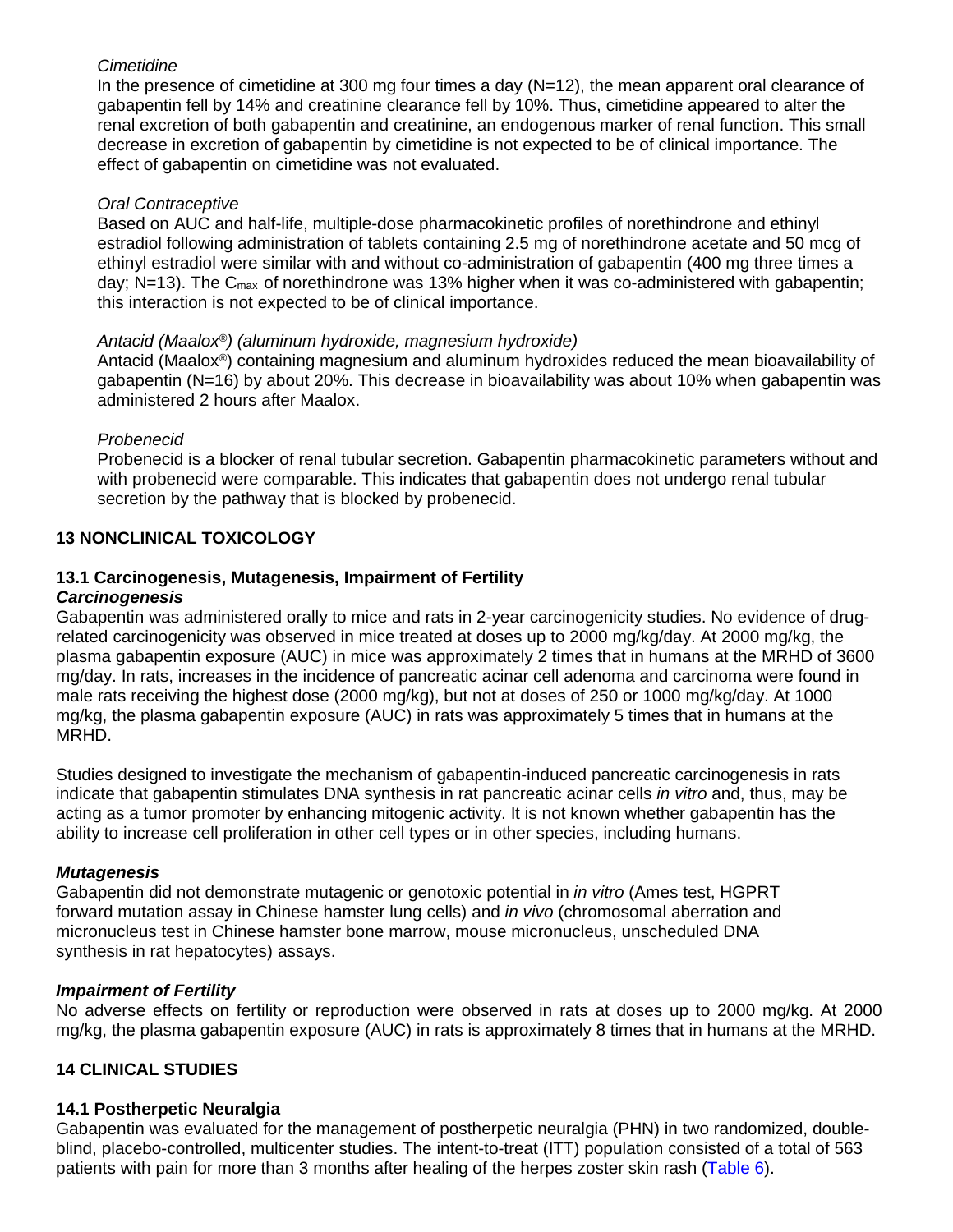|              |                                 | <b>Number of Patients</b>                                 |                                                   |                                                |
|--------------|---------------------------------|-----------------------------------------------------------|---------------------------------------------------|------------------------------------------------|
| <b>Study</b> | <b>Study</b><br><b>Duration</b> | Gabapentin<br>(mg/day) <sup>a</sup><br><b>Target Dose</b> | <b>Patients</b><br><b>Receiving</b><br>Gabapentin | <b>Patients</b><br>Receiving<br><b>Placebo</b> |
|              | 8 weeks                         | 3,600                                                     | 113                                               | 116                                            |
| 2            | weeks                           | 1,800, 2,400                                              | 223                                               | 111                                            |
|              |                                 | Total                                                     | 336                                               | 227                                            |

# **Table 6**. **Controlled PHN Studies: Duration, Dosages, and**

<sup>a</sup>Given in 3 divided doses (TID)

Each study included a 7- or 8-week double-blind phase (3 or 4 weeks of titration and 4 weeks of fixed dose). Patients initiated treatment with titration to a maximum of 900 mg/day gabapentin over 3 days. Dosages were then to be titrated in 600 to 1200 mg/day increments at 3- to 7-day intervals to the target dose over 3 to 4 weeks. Patients recorded their pain in a daily diary using an 11-point numeric pain rating scale ranging from 0 (no pain) to 10 (worst possible pain). A mean pain score during baseline of at least 4 was required for randomization. Analyses were conducted using the ITT population (all randomized patients who received at least one dose of study medication).

Both studies demonstrated efficacy compared to placebo at all doses tested.

The reduction in weekly mean pain scores was seen by Week 1 in both studies, and were maintained to the end of treatment. Comparable treatment effects were observed in all active treatment arms. Pharmacokinetic/pharmacodynamic modeling provided confirmatory evidence of efficacy across all doses. Figures 1 and 2 show pain intensity scores over time for Studies 1 and 2.





**Figure 2. Weekly Mean Pain Scores (Observed Cases in ITT Population): Study 2**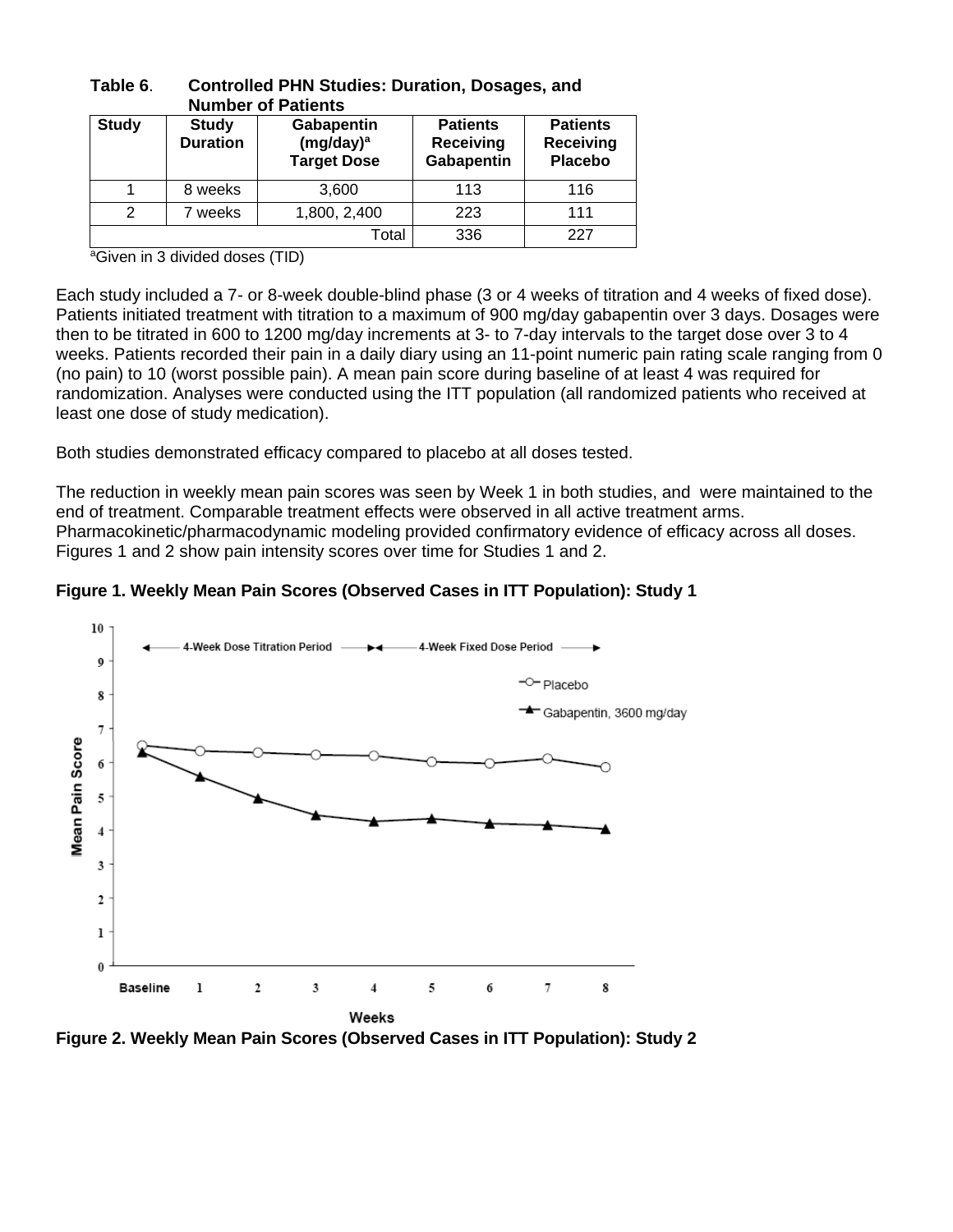

The proportion of responders (those patients reporting at least 50% improvement in endpoint pain score compared to baseline) was calculated for each study (Figure 3).





## <span id="page-18-0"></span>**14.2 Epilepsy for Partial Onset Seizures (Adjunctive Therapy)**

The effectiveness of gabapentin as adjunctive therapy (added to other antiepileptic drugs) was established in multicenter placebo-controlled, double-blind, parallel-group clinical trials in adult and pediatric patients (3 years and older) with refractory partial seizures.

Evidence of effectiveness was obtained in three trials conducted in 705 patients (age 12 years and above) and one trial conducted in 247 pediatric patients (3 to 12 years of age). The patients enrolled had a history of at least 4 partial seizures per month in spite of receiving one or more antiepileptic drugs at therapeutic levels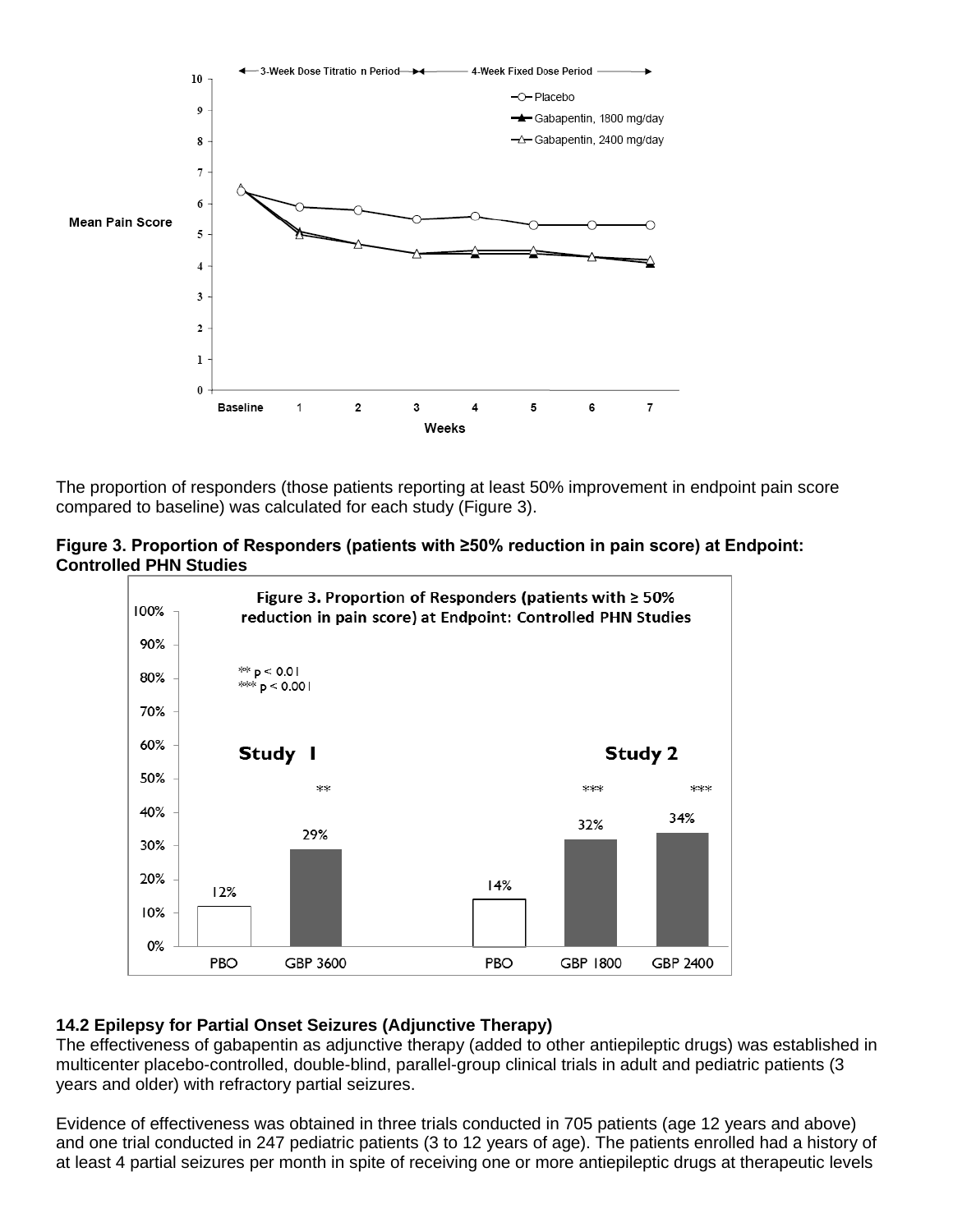and were observed on their established antiepileptic drug regimen during a 12-week baseline period (6 weeks in the study of pediatric patients). In patients continuing to have at least 2 (or 4 in some studies) seizures per month, gabapentin or placebo was then added on to the existing therapy during a 12-week treatment period. Effectiveness was assessed primarily on the basis of the percent of patients with a 50% or greater reduction in seizure frequency from baseline to treatment (the "responder rate") and a derived measure called response ratio, a measure of change defined as (T - B)/(T + B), in which B is the patient's baseline seizure frequency and T is the patient's seizure frequency during treatment. Response ratio is distributed within the range -1 to +1. A zero value indicates no change while complete elimination of seizures would give a value of -1; increased seizure rates would give positive values. A response ratio of -0.33 corresponds to a 50% reduction in seizure frequency. The results given below are for all partial seizures in the intent-to-treat (all patients who received any doses of treatment) population in each study, unless otherwise indicated.

One study compared gabapentin 1200 mg/day, in three divided doses with placebo. Responder rate was 23% (14/61) in the gabapentin group and 9% (6/66) in the placebo group; the difference between groups was statistically significant. Response ratio was also better in the gabapentin group (-0.199) than in the placebo group (-0.044), a difference that also achieved statistical significance.

A second study compared primarily gabapentin 1200 mg/day, in three divided doses (N=101), with placebo (N=98). Additional smaller gabapentin dosage groups (600 mg/day, N=53; 1800 mg/day, N=54) were also studied for information regarding dose response. Responder rate was higher in the gabapentin 1200 mg/day group (16%) than in the placebo group (8%), but the difference was not statistically significant. The responder rate at 600 mg (17%) was also not significantly higher than in the placebo, but the responder rate in the 1800 mg group (26%) was statistically significantly superior to the placebo rate. Response ratio was better in the gabapentin 1200 mg/day group (-0.103) than in the placebo group (-0.022); but this difference was also not statistically significant ( $p = 0.224$ ). A better response was seen in the gabapentin 600 mg/day group (-0.105) and 1800 mg/day group (-0.222) than in the 1200 mg/day group, with the 1800 mg/day group achieving statistical significance compared to the placebo group.

A third study compared gabapentin 900 mg/day, in three divided doses (N=111), and placebo (N=109). An additional gabapentin 1200 mg/day dosage group (N=52) provided dose-response data. A statistically significant difference in responder rate was seen in the gabapentin 900 mg/day group (22%) compared to that in the placebo group (10%). Response ratio was also statistically significantly superior in the gabapentin 900 mg/day group (-0.119) compared to that in the placebo group (-0.027), as was response ratio in 1200 mg/day gabapentin (-0.184) compared to placebo.

Analyses were also performed in each study to examine the effect of gabapentin on preventing secondarily generalized tonic-clonic seizures. Patients who experienced a secondarily generalized tonic-clonic seizure in either the baseline or in the treatment period in all three placebo-controlled studies were included in these analyses. There were several response ratio comparisons that showed a statistically significant advantage for gabapentin compared to placebo and favorable trends for almost all comparisons.

Analysis of responder rate using combined data from all three studies and all doses (N=162, gabapentin; N=89, placebo) also showed a significant advantage for gabapentin over placebo in reducing the frequency of secondarily generalized tonic-clonic seizures.

In two of the three controlled studies, more than one dose of gabapentin was used. Within each study, the results did not show a consistently increased response to dose. However, looking across studies, a trend toward increasing efficacy with increasing dose is evident (see Figure 4).

**Figure 4. Responder Rate in Patients Receiving Gabapentin Expressed as a Difference from Placebo by Dose and Study: Adjunctive Therapy Studies in Patients ≥12 Years of Age with Partial Seizures**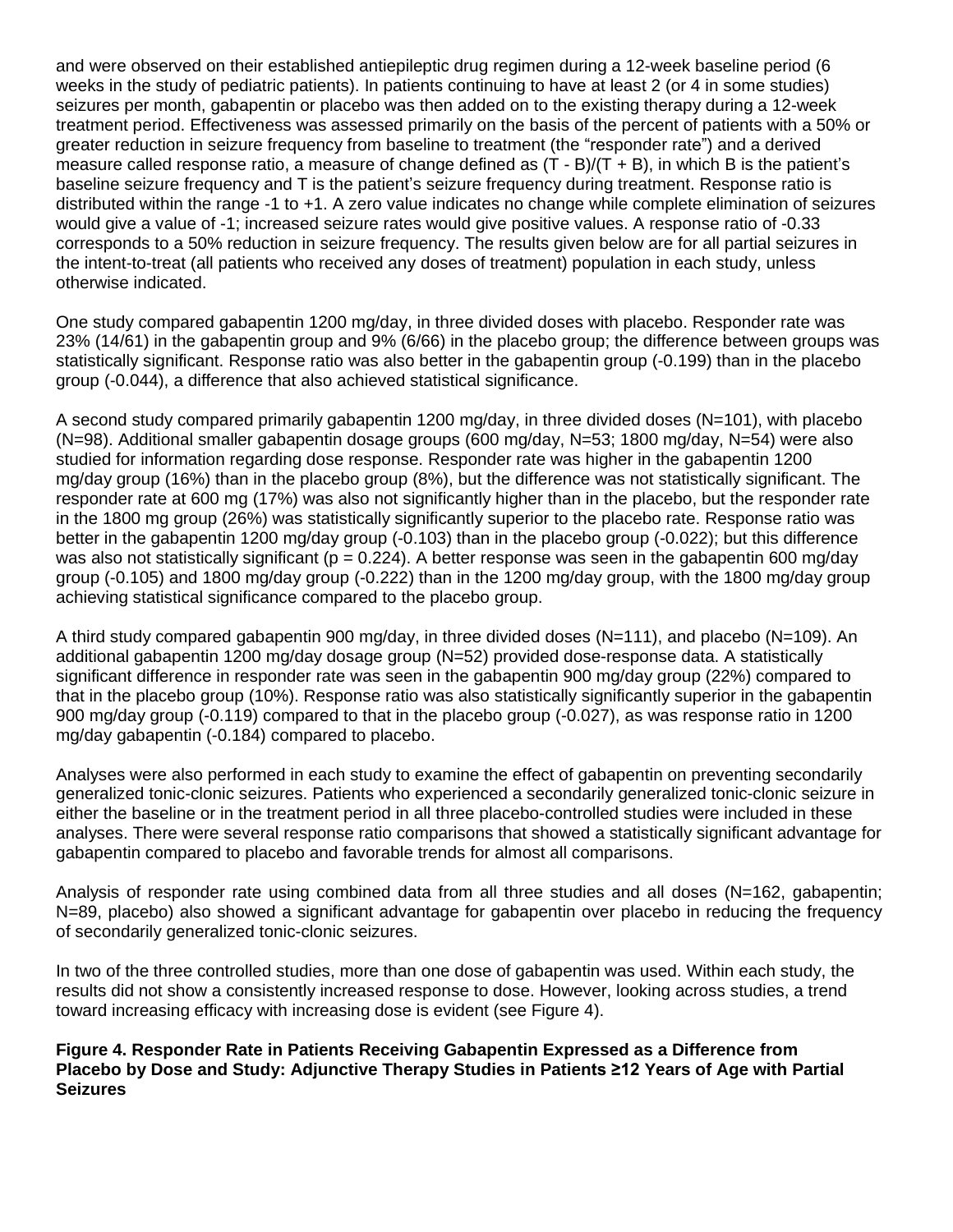

In the figure, treatment effect magnitude, measured on the Y axis in terms of the difference in the proportion of gabapentin and placebo-assigned patients attaining a 50% or greater reduction in seizure frequency from baseline, is plotted against the daily dose of gabapentin administered (X axis).

Although no formal analysis by gender has been performed, estimates of response (Response Ratio) derived from clinical trials (398 men, 307 women) indicate no important gender differences exist. There was no consistent pattern indicating that age had any effect on the response to gabapentin. There were insufficient numbers of patients of races other than Caucasian to permit a comparison of efficacy among racial groups.

A fourth study in pediatric patients age 3 to 12 years compared 25 to 35 mg/kg/day gabapentin (N=118) with placebo (N=127). For all partial seizures in the intent-to-treat population, the response ratio was statistically significantly better for the gabapentin group (-0.146) than for the placebo group (-0.079). For the same population, the responder rate for gabapentin (21%) was not significantly different from placebo (18%).

A study in pediatric patients age 1 month to 3 years compared 40 mg/kg/day gabapentin (N=38) with placebo (N=38) in patients who were receiving at least one marketed antiepileptic drug and had at least one partial seizure during the screening period (within 2 weeks prior to baseline). Patients had up to 48 hours of baseline and up to 72 hours of double-blind video EEG monitoring to record and count the occurrence of seizures. There were no statistically significant differences between treatments in either the response ratio or responder rate.

#### <span id="page-20-0"></span>**16 HOW SUPPLIED/STORAGE AND HANDLING**

#### *Tablets*

Gabapentin tablets, USP 100 mg are available for oral administration as white, oval film-coated tablets, engraved "G 100" on one side and "APO" on the other side; supplied in bottles of 30 (NDC 60505-2548-3), bottles of 100 (NDC 60505-2548-1) and bottles of 1,000 (NDC 60505-2548-8).

Gabapentin tablets, USP 300 mg are available for oral administration as white, oval film-coated tablets, engraved "G 300" on one side and "APO" on the other side; supplied in bottles of 30 (NDC 60505-2549-3), bottles of 100 (NDC 60505-2549-1) and bottles of 1,000 (NDC 60505-2549-8).

Gabapentin tablets, USP 400 mg are available for oral administration as white, oval film-coated tablets, engraved "G 400" on one side and "APO" on the other side; supplied in bottles of 30 (NDC 60505-2550-3), bottles of 100 (NDC 60505-2550-1) and bottles of 1,000 (NDC 60505-2550-8).

#### **Storage**

Store gabapentin at 20°C to 25°C (68°F to 77°F); excursions permitted from 15°C to 30°C (59°F to 86°F) [see USP Controlled Room Temperature]. Dispense in a tight, light resistant container [see USP].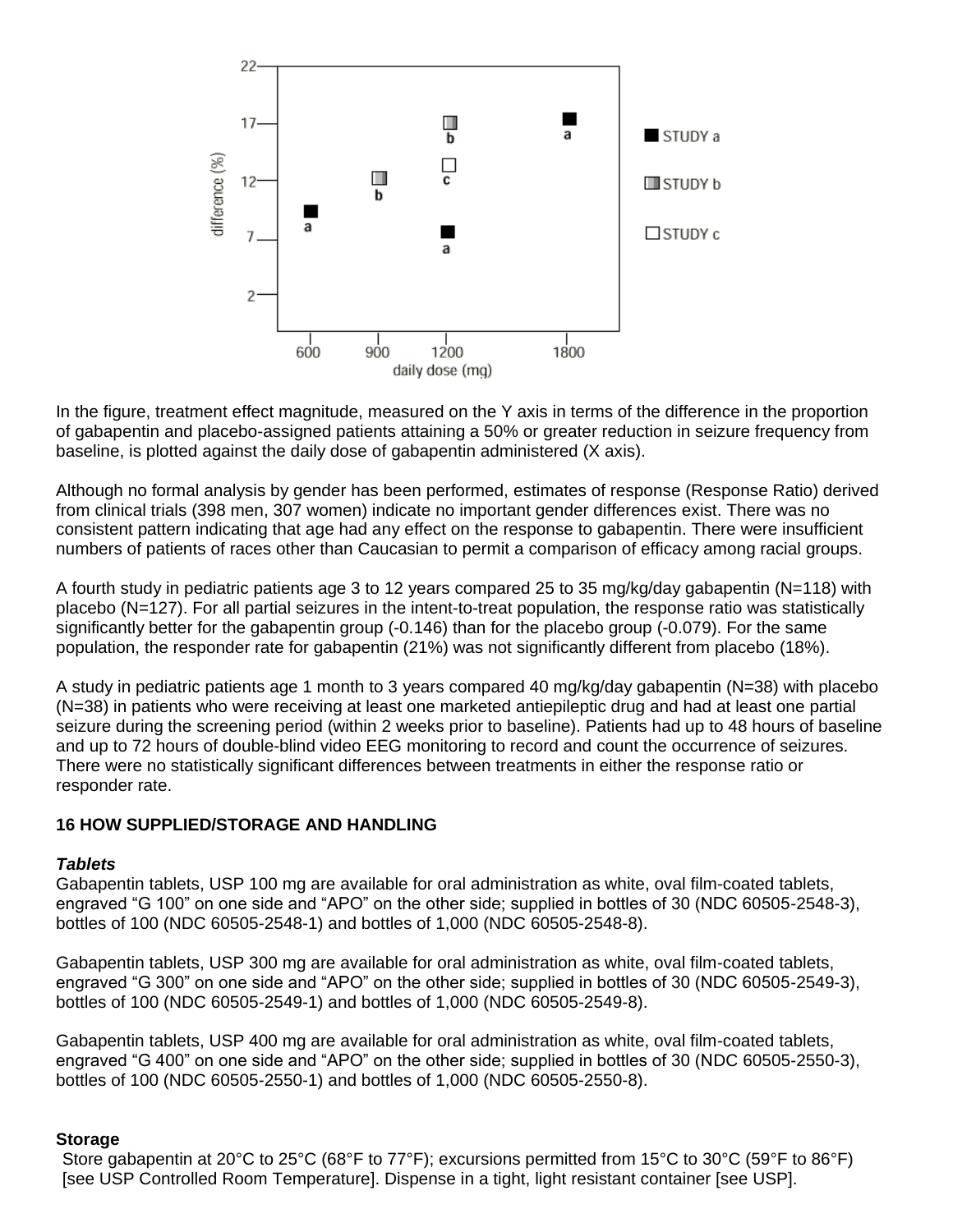\* Maalox® is a registered trademark of Novartis Consumer Health Inc.

### <span id="page-21-0"></span>**17 PATIENT COUNSELING INFORMATION**

Advise the patient to read the FDA-approved patient labeling (Medication Guide).

#### *Administration Information*

Inform patients that gabapentin is taken orally with or without food. Inform patients that, should they divide the scored 600 mg or 800 mg tablet in order to administer a half-tablet, they should take the unused halftablet as the next dose. Advise patients to discard half-tablets not used within 28 days of dividing the scored tablet.

#### *Drug Reaction with Eosinophilia and Systemic Symptoms (DRESS)/Multiorgan Hypersensitivity*

Prior to initiation of treatment with gabapentin, instruct patients that a rash or other signs or symptoms of hypersensitivity (such as fever or lymphadenopathy) may herald a serious medical event and that the patient should report any such occurrence to a physician immediately *[see Warnings and Precautions [\(5.1\)](#page-3-3)]*.

#### *Anaphylaxis and Angioedema*

Advise patients to discontinue gabapentin and seek medical care if they develop signs or symptoms of anaphylaxis or angioedema *[see Warnings and Precautions [\(5.2\)](#page-3-4)].*

#### *Dizziness and Somnolence and Effects on Driving and Operating Heavy Machinery*

Advise patients that gabapentin may cause dizziness, somnolence, and other symptoms and signs of CNS depression. Other drugs with sedative properties may increase these symptoms. Accordingly, although patients' ability to determine their level of impairment can be unreliable, advise them neither to drive a car nor to operate other complex machinery until they have gained sufficient experience on gabapentin to gauge whether or not it affects their mental and/or motor performance adversely. Inform patients that it is not known how long this effect lasts *[see Warnings and Precautions [\(5.3\)](#page-4-1) and Warnings and Precautions [\(5.4\)](#page-4-1)]*.

#### *Suicidal Thinking and Behavior*

Counsel the patient, their caregivers, and families that AEDs, including gabapentin, may increase the risk of suicidal thoughts and behavior. Advise patients of the need to be alert for the emergence or worsening of symptoms of depression, any unusual changes in mood or behavior, or the emergence of suicidal thoughts, behavior, or thoughts about self-harm. Instruct patients to report behaviors of concern immediately to healthcare providers *[see Warnings and Precautions [\(5.6\)](#page-4-0)]*.

#### *Respiratory Depression*

Inform patients about the risk of respiratory depression. Include information that the risk is greatest for those using concomitant CNS depressants (such as opioid analgesics) or those with underlying respiratory impairment. Teach patients how to recognize respiratory depression and advise them to seek medical attention immediately if it occurs *[see Warnings and Precautions [\(5.7\)](#page-6-0)]*.

#### *Use in Pregnancy*

Instruct patients to notify their physician if they become pregnant or intend to become pregnant during therapy, and to notify their physician if they are breast feeding or intend to breast feed during therapy *[see Use in Specific Populations [\(8.1\)](#page-10-0) and [\(8.2\)](#page-11-0)]*.

Encourage patients to enroll in the NAAED Pregnancy Registry if they become pregnant. This registry is collecting information about the safety of antiepileptic drugs during pregnancy. To enroll, patients can call the toll free number 1-888-233-2334 *[see Use in Specific Populations [\(8.1\)](#page-10-0)]*.

## **APOTEX INC. GABAPENTIN TABLETS, USP, 100 mg, 300 mg and 400 mg**

Apotex Inc. **Apotex Corp.** 

**Manufactured by Manufactured for**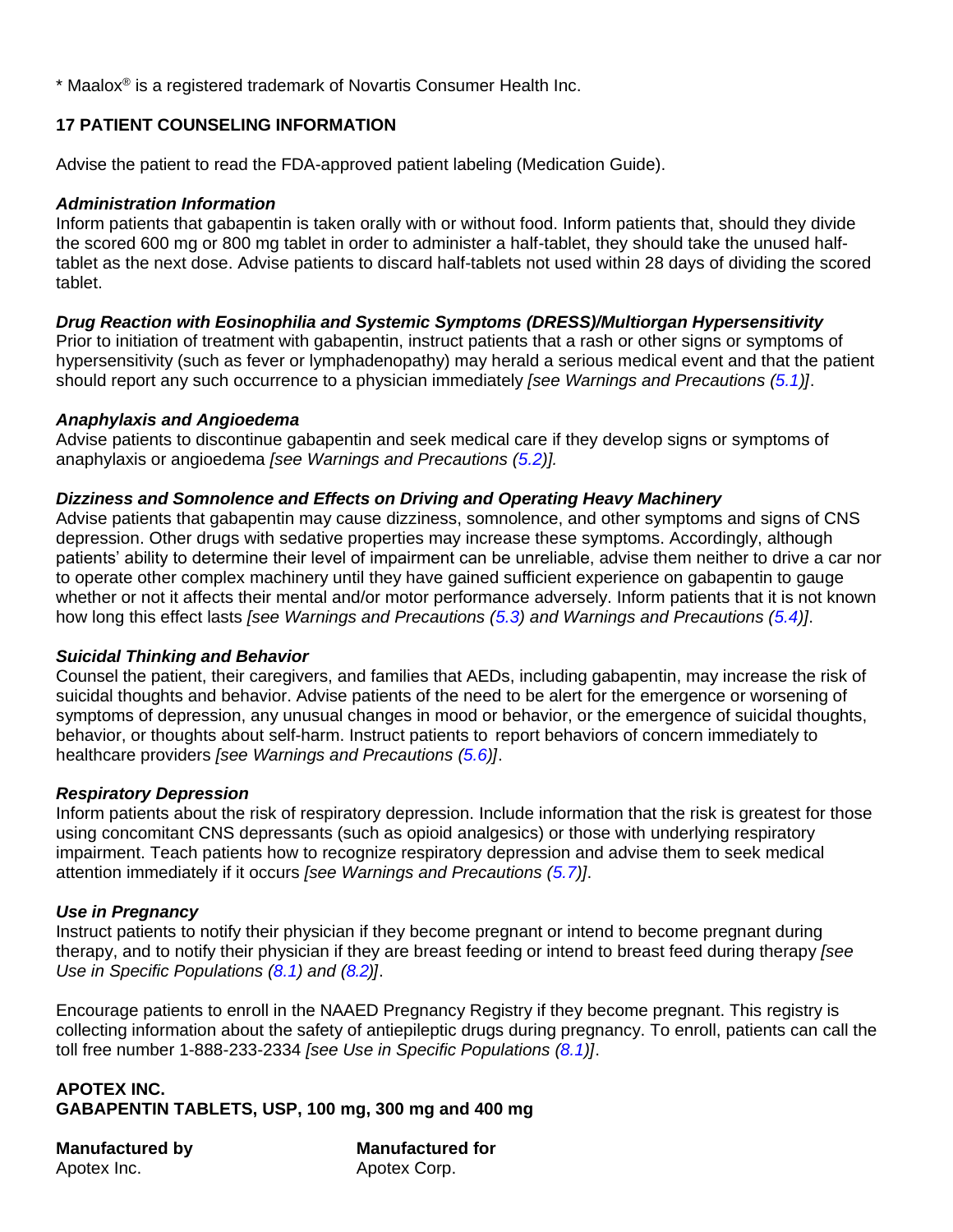Toronto, Ontario Weston, Florida Canada M9L 1T9 33326

Revised: January 2021 Rev. 8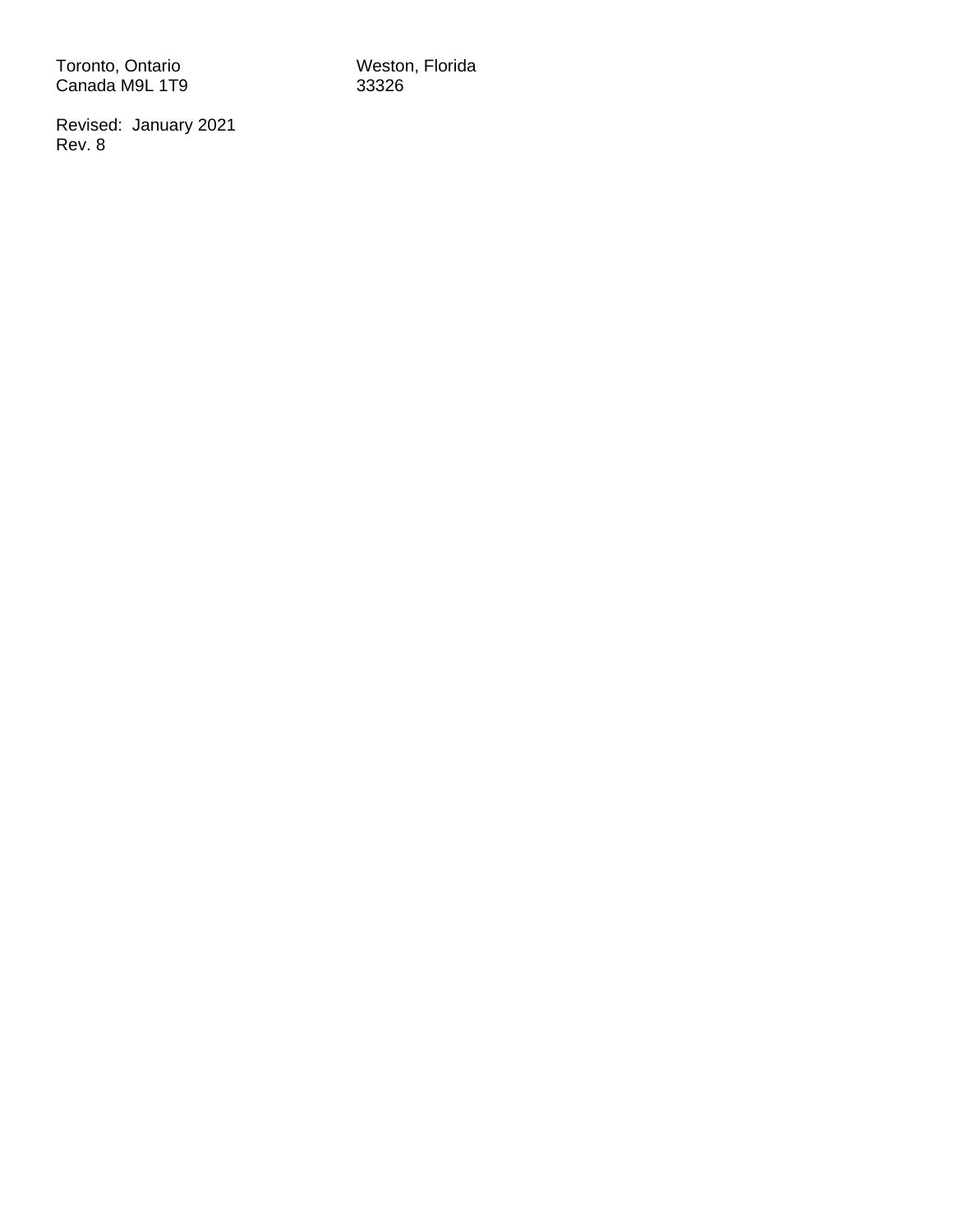#### **MEDICATION GUIDE**

## **GABAPENTIN TABLETS, USP**

(GAB-a-PEN-tin)

<span id="page-23-0"></span>**What is the most important information I should know about gabapentin? Do not stop taking gabapentin without first talking to your healthcare provider.** Stopping gabapentin suddenly can cause serious problems.

#### **Gabapentin can cause serious side effects including:**

**1. Suicidal Thoughts. Like other antiepileptic drugs, gabapentin may cause suicidal thoughts or actions in a very small number of people, about 1 in 500.**

#### **Call a healthcare provider right away if you have any of these symptoms, especially if they are new, worse, or worry you:**

- thoughts about suicide or dying
- attempts to commit suicide
- new or worse depression
- new or worse anxiety
- feeling agitated or restless
- panic attacks
- trouble sleeping (insomnia)
- new or worse irritability
- acting aggressive, being angry, or violent
- acting on dangerous impulses
- an extreme increase in activity and talking (mania)
- other unusual changes in behavior or mood

#### **How can I watch for early symptoms of suicidal thoughts and actions?**

- Pay attention to any changes, especially sudden changes, in mood, behaviors, thoughts, or feelings.
- Keep all follow-up visits with your healthcare provider as scheduled.

Call your healthcare provider between visits as needed, especially if you are worried about symptoms.

#### **Do not stop taking gabapentin without first talking to a healthcare provider.**

- Stopping gabapentin suddenly can cause serious problems. Stopping a seizure medicine suddenly in a patient who has epilepsy can cause seizures that will not stop (status epilepticus).
- Suicidal thoughts or actions can be caused by things other than medicines. If you have suicidal thoughts or actions, your healthcare provider may check for other causes.
- **2. Changes in behavior and thinking -** Using gabapentin in children 3 to 12 years of age can cause emotional changes, aggressive behavior, problems with concentration, restlessness, changes in school performance, and hyperactivity.
- **3. Gabapentin may cause serious or life-threatening allergic reactions** that may affect your skin or other parts of your body such as your liver or blood cells. This may cause you to be hospitalized or to stop gabapentin. You may or may not have a rash with an allergic reaction caused by gabapentin. Call a healthcare provider right away if you have any of the following symptoms:
	- skin rash
	- hives
	- difficulty breathing
	- fever
	- swollen glands that do not go away
	- swelling of your face, lips, throat, or tongue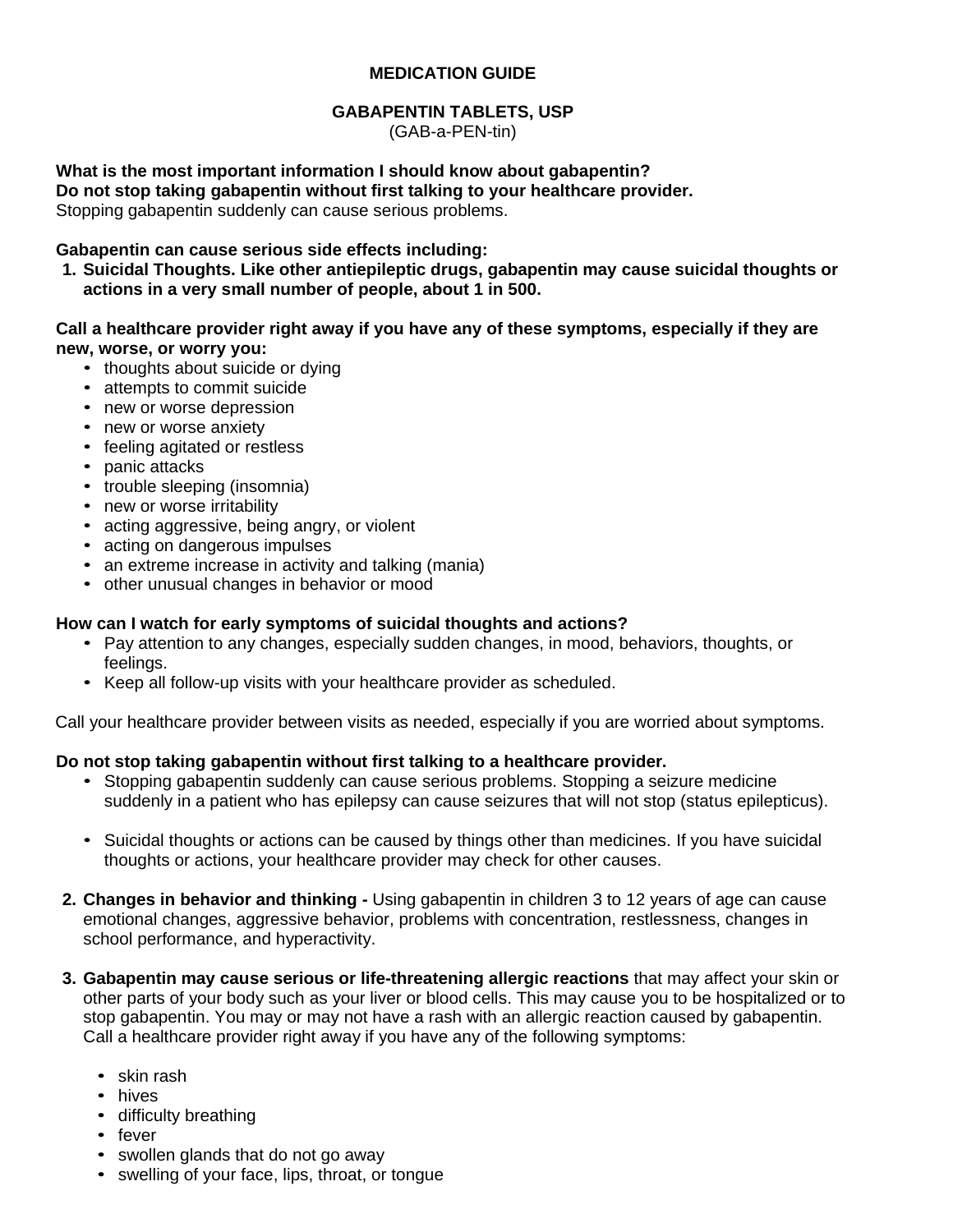- yellowing of your skin or of the whites of the eyes
- unusual bruising or bleeding
- severe fatigue or weakness
- unexpected muscle pain
- frequent infections

These symptoms may be the first signs of a serious reaction. A healthcare provider should examine you to decide if you should continue taking gabapentin.

**4. Serious breathing problems.** Serious breathing problems can occur when gabapentin is taken with other medicines that can cause severe sleepiness or decreased awareness, or when it is taken by someone who already has breathing problems. Watch for increased sleepiness or decreased breathing when starting gabapentin or when the dose is increased. Get help right away if breathing problems occur.

#### **What is gabapentin?**

Gabapentin is a prescription medicine used to treat:

- Pain from damaged nerves (postherpetic pain) that follows healing of shingles (a painful rash that comes after a herpes zoster infection) in adults.
- Partial seizures when taken together with other medicines in adults and children 3 years of age and older with seizures.

#### **Who should not take gabapentin?**

Do not take gabapentin if you are allergic to gabapentin or any of the other ingredients in gabapentin. See the end of this Medication Guide for a complete list of ingredients in gabapentin.

#### **What should I tell my healthcare provider before taking gabapentin?**

#### **Before taking gabapentin, tell your healthcare provider if you**:

- have or have had kidney problems or are on hemodialysis
- have or have had depression, mood problems, or suicidal thoughts or behavior
- have diabetes
- have breathing problems
- are pregnant or plan to become pregnant. It is not known if gabapentin can harm your unborn baby. Tell your healthcare provider right away if you become pregnant while taking gabapentin. You and your healthcare provider will decide if you should take gabapentin while you are pregnant.
	- o **Pregnancy Registry:** If you become pregnant while taking gabapentin, talk to your healthcare provider about registering with the North American Antiepileptic Drug (NAAED) Pregnancy Registry. The purpose of this registry is to collect information about the safety of antiepileptic drugs during pregnancy. You can enroll in this registry by calling 1-888-233- 2334.
- are breast-feeding or plan to breast-feed. Gabapentin can pass into breast milk. You and your healthcare provider should decide how you will feed your baby while you take gabapentin.

**Tell your healthcare provider about all the medicines you take**, including prescription and overthe-counter medicines, vitamins, and herbal supplements. Especially tell your healthcare provider if you take any opioid pain medicine (such as oxycodone), any medicines for anxiety (such as lorazepam) or insomnia (such as zolpidem), or any medicines that make you sleepy.

You may have a higher chance for dizziness, sleepiness, or breathing problems if these medicines are taken with gabapentin.

Taking gabapentin with certain other medicines can cause side effects or affect how well they work. Do not start or stop other medicines without talking to your healthcare provider.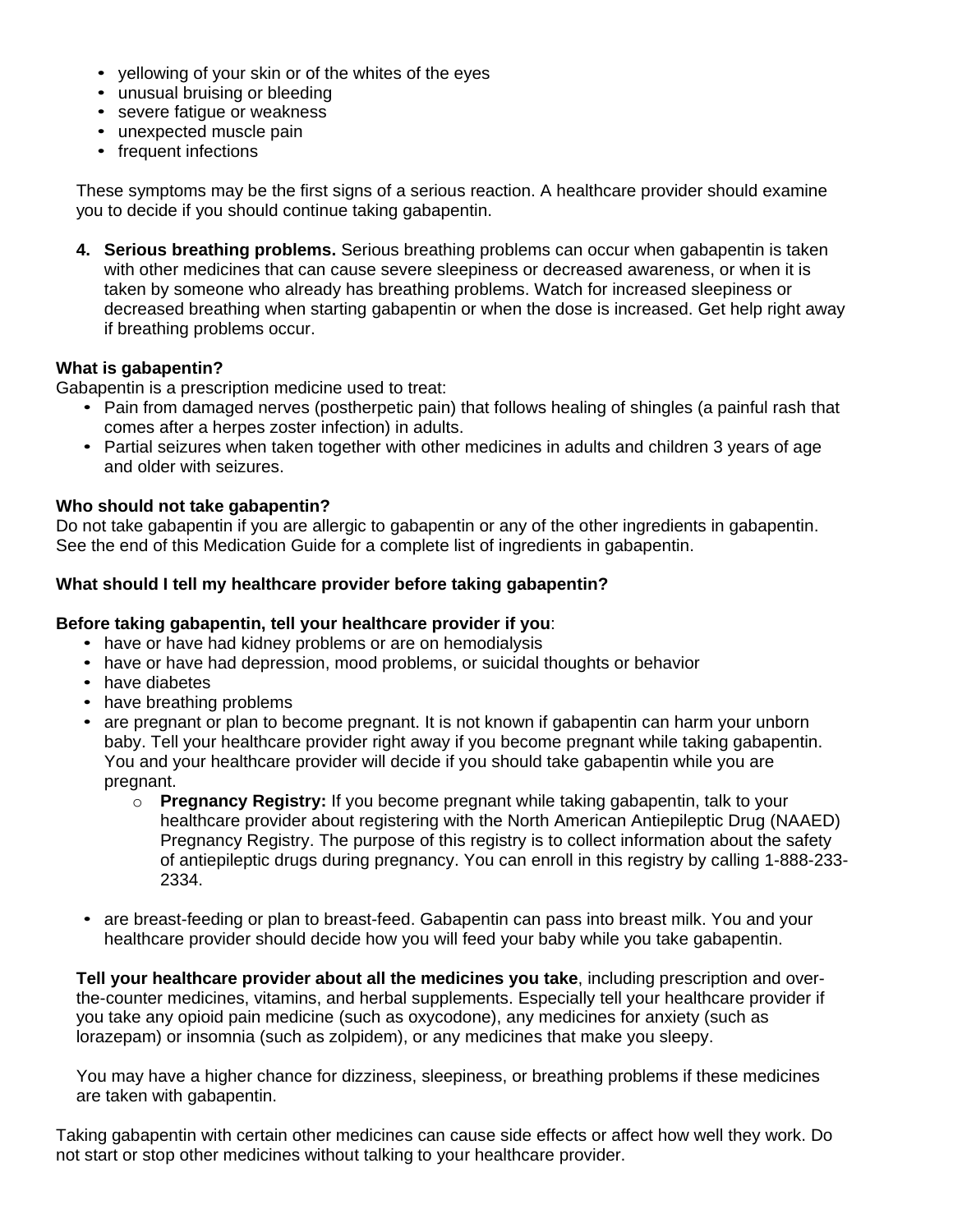Know the medicines you take. Keep a list of them and show it to your healthcare provider and pharmacist when you get a new medicine.

#### **How should I take gabapentin?**

- Take gabapentin exactly as prescribed. Your healthcare provider will tell you how much gabapentin to take.
	- $\circ$  Do not change your dose of gabapentin without talking to your healthcare provider.
	- o If you take gabapentin tablets and break a tablet in half, the unused half of the tablet should be taken at your next scheduled dose. Half tablets not used within 28 days of breaking should be thrown away.
- Gabapentin tablets can be taken with or without food. If you take an antacid containing aluminum and magnesium, such as Maalox®, Mylanta®, Gelusil®, Gaviscon®, or Di-Gel®, you should wait at least 2 hours before taking your next dose of gabapentin tablets.

If you take too much gabapentin, call your healthcare provider or your local Poison Control Center right away at 1-800-222-1222.

#### **What should I avoid while taking gabapentin?**

- Do not drink alcohol or take other medicines that make you sleepy or dizzy while taking gabapentin without first talking with your healthcare provider. Taking gabapentin with alcohol or drugs that cause sleepiness or dizziness may make your sleepiness or dizziness worse.
- Do not drive, operate heavy machinery, or do other dangerous activities until you know how gabapentin affects you. Gabapentin can slow your thinking and motor skills.

## **What are the possible side effects of gabapentin?**

## **Gabapentin may cause serious side effects including:**

See "What is the most important information I should know about gabapentin?"

- problems driving while using gabapentin. See "What I should avoid while taking gabapentin?"
- sleepiness and dizziness, which could increase the occurrence of accidental injury, including falls

#### • **The most common side effects of gabapentin include:**

- lack of coordination
- viral infection
- feeling drowsy
- nausea and vomiting
- difficulty with speaking
- tremor
- swelling, usually of legs and feet
- feeling tired
- fever
- jerky movements
- difficulty with coordination
- double vision
- unusual eye movement
- 

Tell your healthcare provider if you have any side effect that bothers you or that does not go away.

These are not all the possible side effects of gabapentin. For more information, ask your healthcare provider or pharmacist.

#### **Call your doctor for medical advice about side effects. You may report side effects to FDA at 1- 800-FDA-1088.**

#### **How should I store gabapentin?**

• Store gabapentin at 20°C to 25°C (68°F to 77°F); excursions permitted to 15°C to 30°C (59°F to 86°F) [see USP Controlled Room Temperature]. Dispense in a tight, light resistant container [see USP].

#### **Keep gabapentin and all medicines out of the reach of children.**